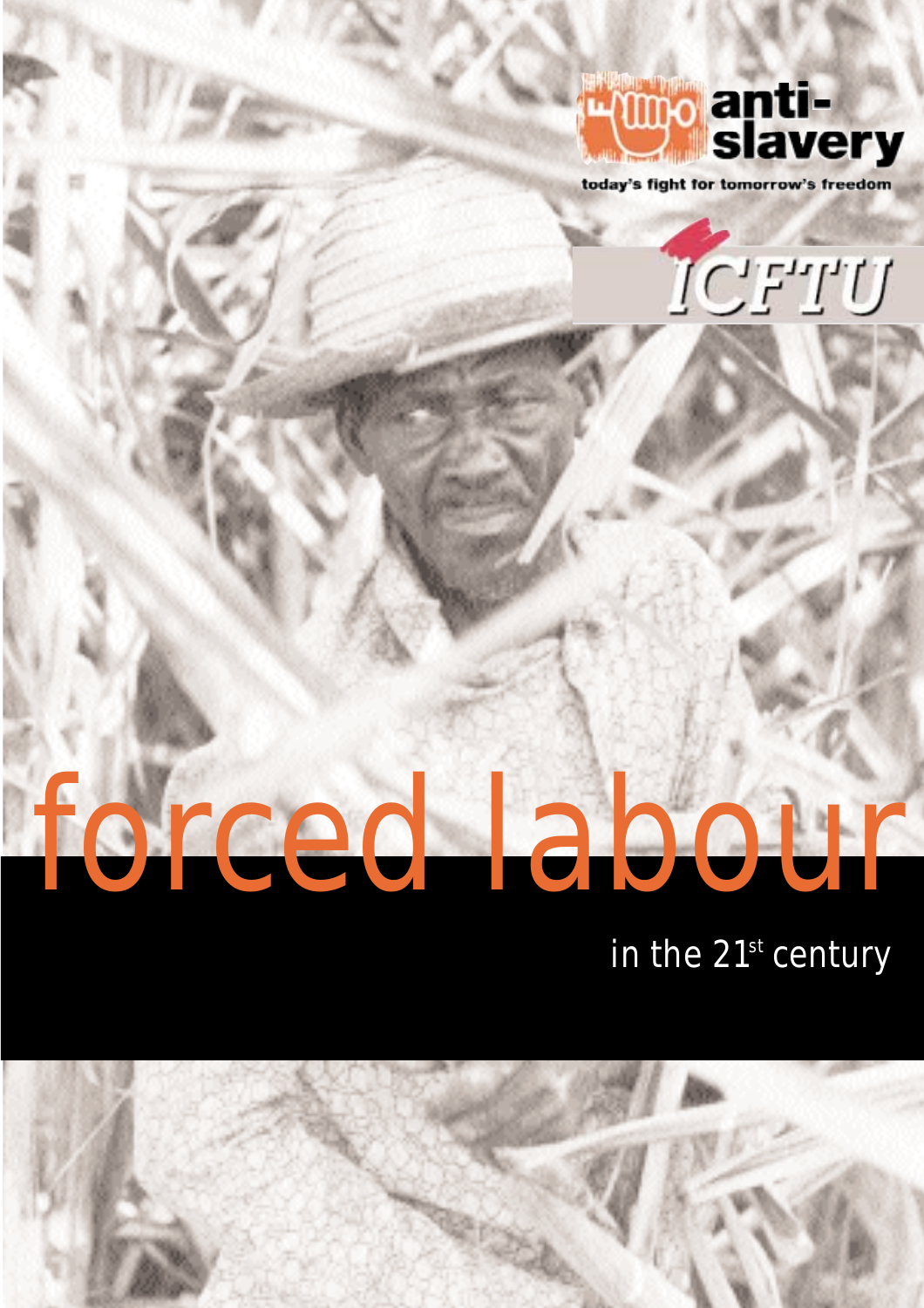#### **contents**

| Introduction                                                       | 1              |
|--------------------------------------------------------------------|----------------|
| Forced labour & slavery                                            | 1              |
| The ILO & the forced labour Conventions                            | 2              |
| Slavery & forced labour in Sudan - case study                      | 3              |
| Forced labour in Burma & the ILO - case study                      | $4 - 5$        |
| Other international standards which deal with forced labour        | 5              |
| <b>Bonded labour</b>                                               | 6              |
| Tackling the problem of bonded labour                              | 6              |
| Nepal - case study                                                 | $\overline{7}$ |
| Bonded labour in India - case study                                | $8 - 9$        |
| Bonded Labour in Pakistan - case study                             | $10 - 11$      |
| Trafficking, migrant workers & forced labour                       | 12             |
| Trafficking & forced child labour in Gabon - case study            | $13 - 14$      |
| Pakistan, Burma & the European Union's GSP - case study            | 14             |
| Migrant domestics & forced labour in the UK - case study           | 15             |
| Forced child labour                                                | 16             |
| Restaveks in Haiti - case study                                    | $17 - 18$      |
| Forced child labour in the United Arab Emitates (UAE) - case study | 19             |
| Conclusion - focusing on the elimination of forced labour          | 20             |
| ILO action against forced labour in Burma - case study             | 20             |
| <b>Footnotes</b>                                                   | 21             |
| Related publications/ further information                          | 21             |

**cover photograph: cutting sugar cane in the Dominican Republic. Credit: Jenny Matthews**

written by Mike Kaye design by Becky Smaga printed by Evonprint, W. Sussex, UK



**This document has been produced with the financial assistance of the European Community. The views expressed herein are those of Anti-Slavery and ICFTU and can therefore in no way be taken to reflect the official opinion of the European Community.**

**page number**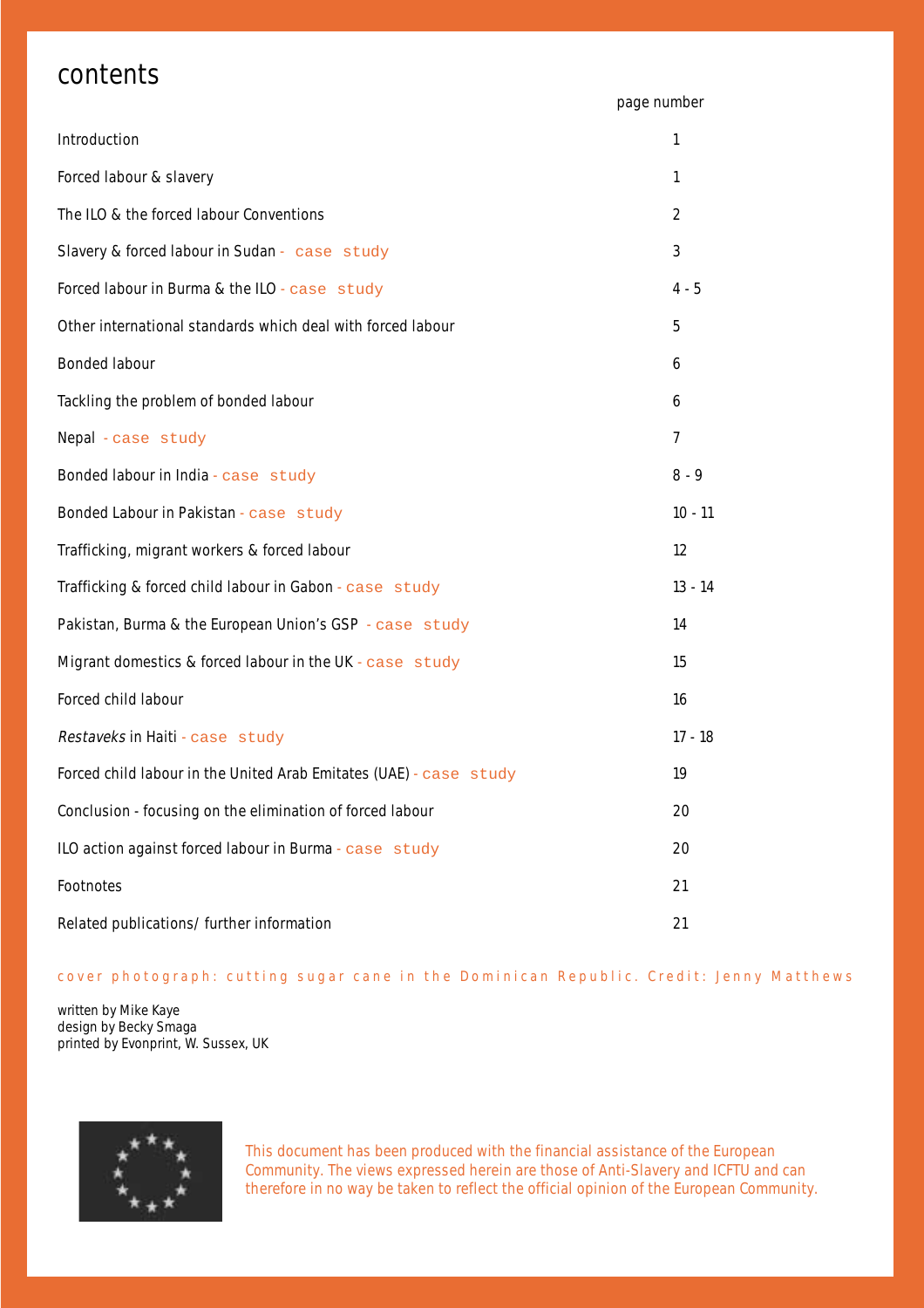

# **forced labour in the 21st century**

# **Introduction**

**It is not widely known that, even as we enter the 21st century, millions of people around the world are subject to forced labour.** 

**Forced labour itself is such a serious human rights violation that it is recognised as an international criminal offence irrespective of whether a government has ratified the relevant conventions prohibiting it. Furthermore, where forced labour is used, a range of associated human rights abuses frequently take place, including slavery, rape, torture and murder.** 

**The aim of this booklet is to raise awareness of these facts and to seek to encourage trade unions, non-governmental organisations, policy makers and members of the public to contribute in whatever way is most appropriate to eliminating this practice.**

**The booklet highlights some of the main ways in which forced labour manifests itself internationally, including through slavery, bonded labour, trafficking and child labour. References are made to some of the most relevant human rights standards in order to explain in what conditions exploitative labour practices can be described as forced labour.** 

**Case studies are provided throughout the booklet. These illustrate the circumstances in which forced labour occurs in various countries and give examples of failures by governments to take effective action as well as indicating what measures could be taken to stop the use of forced labour.** 

**We hope that this book will assist individuals and organisations in identifying cases of forced labour and utilising international standards and monitoring mechanisms which can increase pressure on governments to take the decisive action which is needed to bring about the total elimination of forced labour.**

# **Forced labour and slavery**

The link between forced labour and slavery was clearly established in the League of Nations' Slavery Convention of 1926. Article 1(1) of the Convention sets out the definition of slavery as **"the status or condition of a person over whom any or all of the powers attaching to the right of ownership are exercised."** Article 2(b) requires signatories **"To bring about, progressively and as soon as possible, the complete abolition of slavery in all its forms".** 

The references to **"any or all of the powers of ownership"** and the **"abolition of slavery in all its forms"** in these articles ensures that the definition of slavery includes not only the chattel slavery involved in the Transatlantic Slave Trade, but also practices which are similar in nature and effect, like forced labour.

When an individual is forced to work against his or her will, under the threat of violence or some other form of punishment, their freedom is restricted and a degree of ownership is exerted over them. In such circumstances forced labour can clearly be seen to be a form of slavery which the 1926 Convention calls on governments to abolish.

However, the 1926 Convention does not prohibit forced labour outright. Article 5 of the Convention outlines the conditions in which forced labour may be considered acceptable and requires governments **"to prevent compulsory or forced labour from developing into conditions analogous to slavery".** In particular the Convention specifies that **"forced labour may only be exacted for public purposes"** and that **"as long as forced or compulsory labour exists"** it **"shall invariably be of an exceptional character, shall always receive adequate remuneration, and shall not involve the removal of the labourers from their usual place of residence".**

The fact that the Slavery Convention did not define the concept of forced labour and permitted its use **"for public purposes"** may be explained by the fact that forced labour practices were not uncommon in the 1920s. However, the League of Nations did recognise that these issues needed to be addressed and requested the International Labour Organisation (ILO) to consider the matter and draft a Convention relating specifically to forced labour.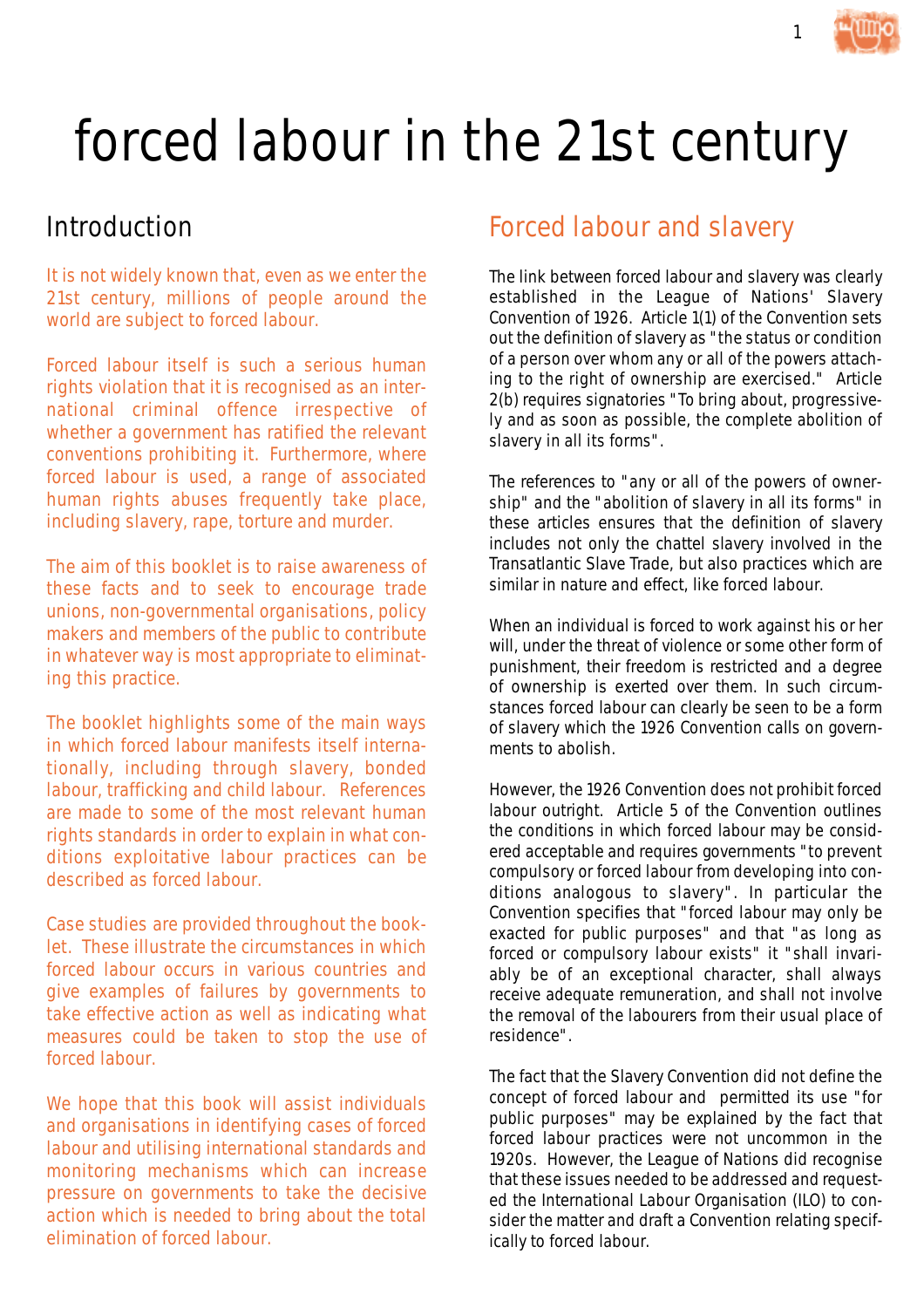

# **The ILO and the forced labour Conventions**

The International Labour Organisation (ILO) was established in 1919 and became the first specialised agency of the United Nations (UN) in 1946. The ILO is unique because it is the only international organisation which includes representatives of trade unions and employers organisations, along with governments in the decision making process. The aim of the ILO is to improve working conditions and practices throughout the world. The ILO promotes this objective through the adoption of international standards, in particular ILO Conventions and Recommendations.

In order to ensure that these Conventions are properly applied the ILO has set up a supervisory system which obliges governments to report regularly on Conventions that they have ratified. Employer organisations and trade unions also submit comments on these government reports. These reports are then reviewed by a panel of independent experts called the Committee of Experts on the Application of Conventions and Recommendations which meets each year and publishes its conclusions on whether governments are meeting their obligations under the Conventions that they have ratified.

In 1998, the ILO decided to focus its attention on the protection of fundamental rights at work or **"core labour standards".** These core labour standards include eight ILO Conventions which seek to eliminate forced labour, child labour and discrimination in employment, while ensuring respect for the right to freedom of association and collective bargaining. Governments have to report on these Conventions regardless of whether they have ratified them or not. The two ILO Conventions on forced labour are included in the eight Conventions dealing with the core labour standards.

In 1930, the ILO adopted the Forced Labour Convention (ILO Convention No.29). Article 2(1) of this Convention defines forced labour as **"all work or service which is exacted from any person under the menace of any penalty and for which the said person has not offered himself voluntarily."** 

The ILO Convention's definition of forced labour focuses on the exaction of involuntary labour through coercive means and thereby retains the link between forced labour and slavery.

In 1957, the ILO supplemented Convention No.29 with the Abolition of Forced Labour Convention (ILO Convention No.105) which provides for the immediate and complete eradication of forced labour in specific circumstances. Article 1 imposes an obligation on ratifying States to suppress the use of forced labour where it is used for political purposes; for purposes of economic development; as a means of labour discipline; as a punishment for strike action; or as a means of discrimination. ILO Conventions No.29 and No.105 are collectively referred to as the **"ILO**

**forced labour Conventions".** Together they represent the key international instruments concerning the abolition and control of forced labour and apply to work or service exacted by governments, public authorities, private bodies and individuals. It should be stressed that not all forms of forced labour are prohibited under these Conventions. Article 2(2) of Convention No.29 sets out certain exemptions which otherwise would have fallen under the definition of forced or compulsory labour. However, these exceptions are very much narrower than previously permitted under the 1926 Slavery Convention and are set out below:

#### **(a) Compulsory Military Service**

**Convention No.29 excludes "any work or service exacted in virtue of compulsory military service laws for work of a purely military character." The drafters of the Convention agreed that military service should not be included as it was necessary for national defence.** 

#### **(b) Normal Civic Obligations**

**ILO Convention No.29 exempts from its provisions "any work or service which forms part of the normal civic obligations of the citizens of a fully self-governing country." Some of the duties which fall under this category are specifically identified in the Convention, such as compulsory military service, work provided in an emergency situation, and minor communal services. Compulsory jury service is an example of an obligation which would also come under this category.**

#### **(c) Prison labour**

**The ILO forced labour Conventions do not prohibit prison labour but they do place restrictions on its use. It can only be imposed on a convicted criminal. Detainees awaiting trial cannot be forced to work nor can people who have been imprisoned for political offences or as a result of labour disputes. The work must be done under the supervision of the prison authorities and the prisoners cannot be obliged to work for private enterprises inside or outside the prison. 1** 

#### **(d) Emergencies**

**The right of a government to exact forced labour in times of emergency is recognised under the forced labour Conventions. Examples of such circumstances include "war or a calamity or threatened calamity, such as fire, flood, famine, earthquake, violent epidemic..." which threaten the existence of the whole or part of the population of a country. The ILO has noted that the concept of emergency in the Convention involves an unforeseen and sudden event which requires immediate action. The extent and length of the compulsory service should be limited to what is strictly required in the circumstances. 2** 

#### **(e) Minor Communal Service**

**ILO Convention No.29 also exempts minor communal services "being performed by the members of the community in the direct interest of the said community". The ILO Committee of Experts identified the following criteria to distinguish communal services from forced labour: (1) the services must be minor in nature, for example involving mostly maintenance work or services improving the social conditions of the community; (2) the work must benefit the community directly and not a wider group; and (3) the community must be consulted on whether or not they believe the work is needed. 3**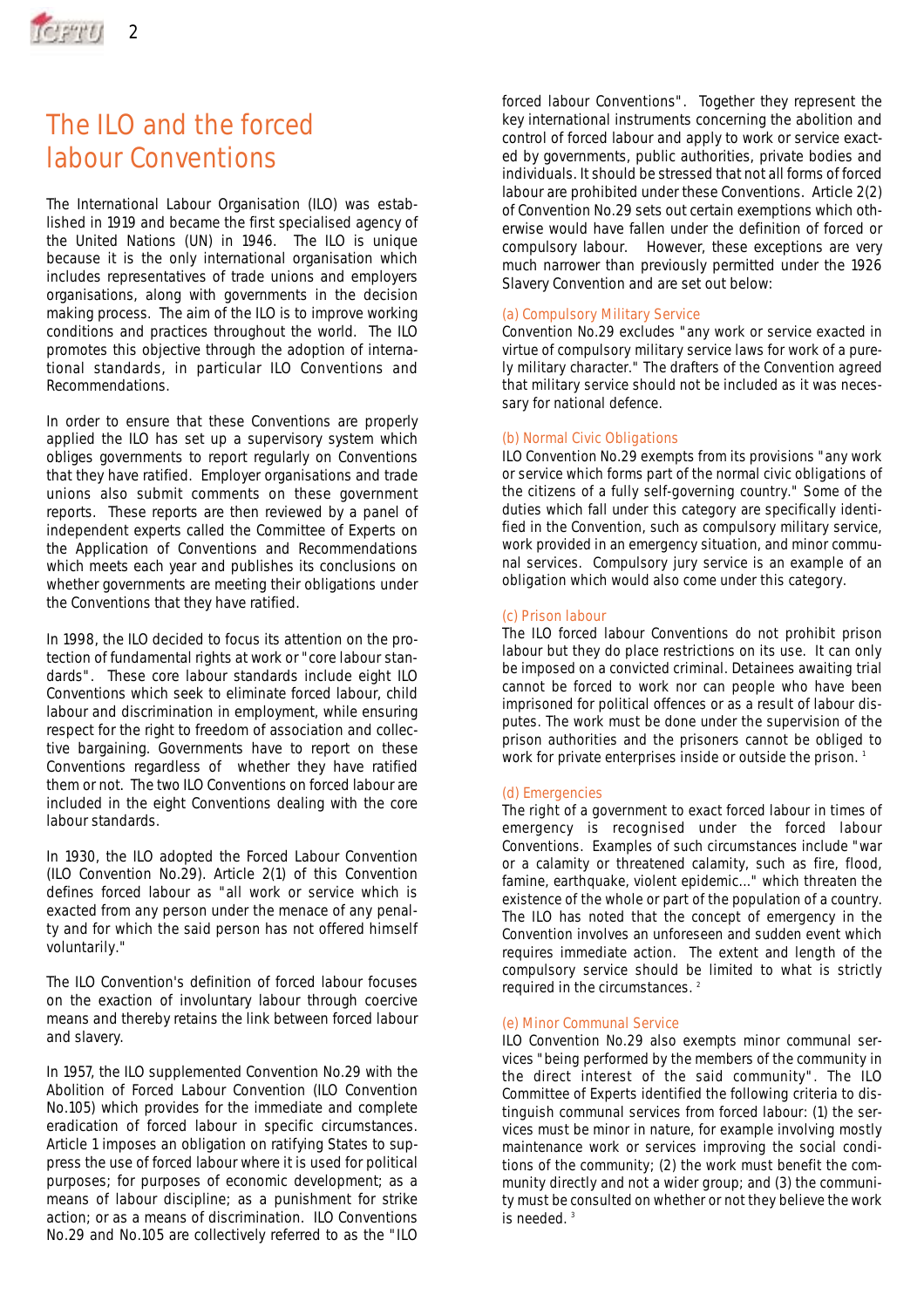**3**

# **Slavery and forced labour in Sudan - case study**

In 1999, the United Nations Special Rapporteur on Human Rights in Sudan reported that militias, sometimes with the support of forces directly under the control of the Sudanese authorities, systematically raid villages, torch houses, steal cattle, kill men and capture women and children as war booty.

These women and children, whether captured in the course of the civil war or as a result of longer term conflict between communities, are often taken to the North where they are forced to work either for their cap-



ed Dinka abductees, Sudan. Credit: M.Dottridge/Anti-Slavery

tors or sold on to other people. Many of the people enslaved in this way have been subjected to physical or sexual abuse.

In May 1999, the Government of Sudan set up a Committee for the Eradication of the Abduction of Women and Children (CEAWC), in order to take action to identify and release people whom it acknowledges to be victims of "abductions" and "forced labour" in Sudan. While this initiative was generally welcomed, few people would question the seriousness of the challenge that confronts CEAWC.

In 2000, one organisation engaged in identifying victims as part of CEAWC's work, the Dinka Committee, estimated that 14,000 women and children had been abducted from parts of southern Sudan and taken to the North since the late 1980s. Most are reported to belong to the Dinka ethnic group, the largest single ethnic group in southern Sudan. Many of these people were abducted from their homes in Bahr al-Ghazal and some are still subjected to forced labour.

Furthermore, the Sudanese Government has not taken effective action to prevent attacks on civilians which has led to new abductions during 2000. In June 2000, the ILO's Committee on the Application of Standards, which monitors countries to ensure that they are complying with ILO Conventions which they have ratified, expressed "deep concern at continuing reports of abductions and slavery". It urged the Government to punish those responsible for the abductions and ensure full compliance with ILO Convention No.29 on forced labour. The Committee also strongly recommended that an ILO "direct contacts" mission be sent to Sudan to investigate the situation, but this was not accepted by the Sudanese Government.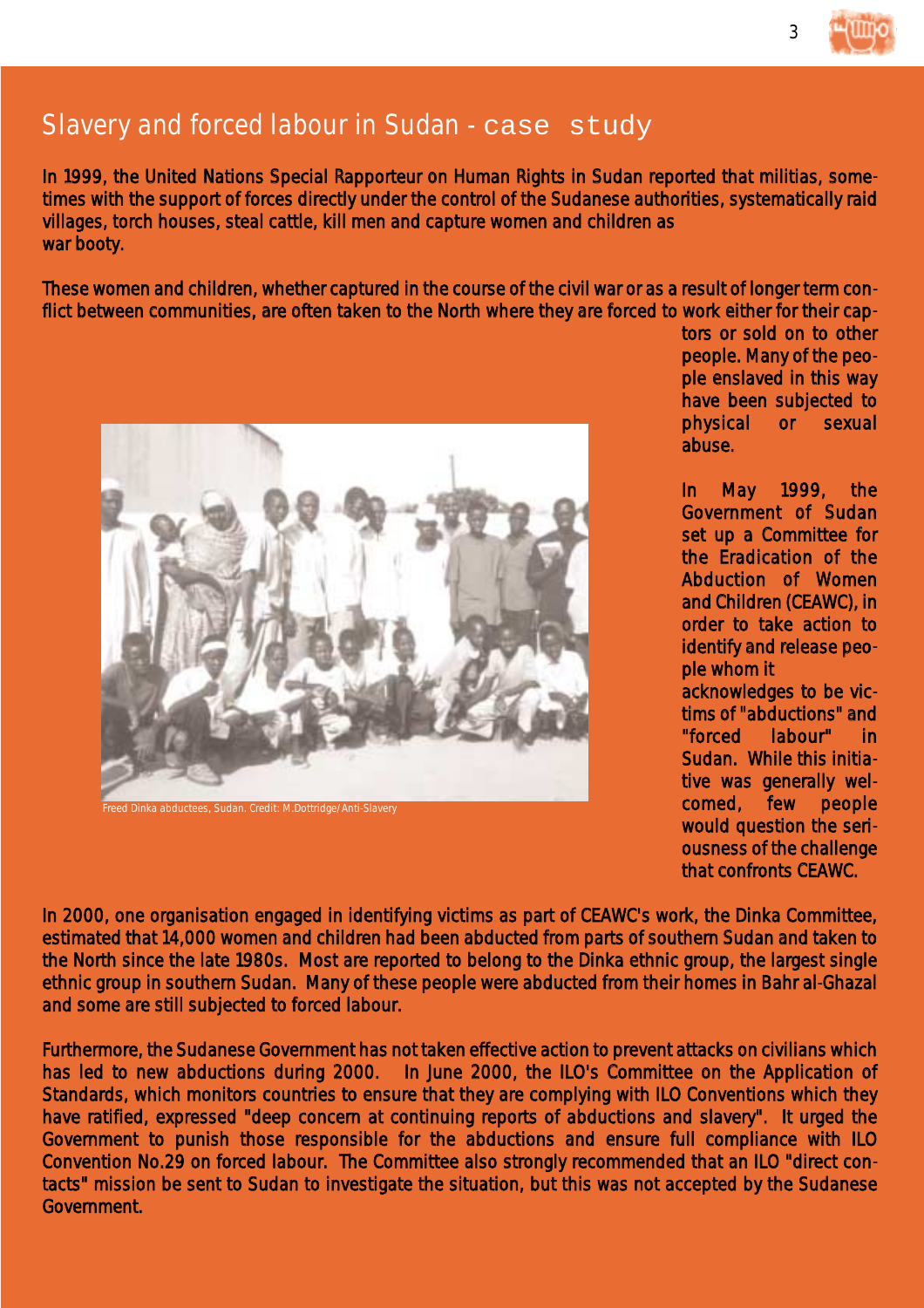

# Forced labour in Burma and the ILO - case study

**The ILO Article 24 procedure (1993-1994)**



Forced labour in Burma. Credit: Burma Action Group

**Burma ratified ILO Convention No.29 in 1955, but it was not until 1964 that the ILO Committee of Experts called on the Burmese Government to repeal or amend the relevant provisions of the Towns Act (1907) and Villages Act (1908) which permitted the army or the police to exact forced labour from the civilian population.** 

**In 1967, the Government committed itself to amending its legislation, but failed to do so during the following years. The ILO Committee repeated its demand throughout the 1970s and the 1980s, to no avail.**

**In 1993, the International Confederation of Free Trade Unions (ICFTU) lodged a formal representation under Article 24 of the ILO Constitution 4 against Burma's State Law and Order Restoration Council (or SLORC, as the ruling junta called itself at the time). Quoting numerous testimonies by victims, reports by human rights' organisations and other sources, the ICFTU**

**outlined the treatment of porters who were forced to work (eg, carrying supplies, constructing camps, etc) for the military:**

**"They are not paid for their work and are allowed very little food, water, or rest. In many cases, porters are bound together in groups of 50-200 at night. They are denied medical care. Porters are subject to hostile fire as well as to abuse by the soldiers they serve. They are routinely beaten by the soldiers and many of the women are raped repeatedly. Unarmed themselves, they are placed at the head of the columns to detonate mines and booby traps as well as to spring ambushes. According to credible sources, many of these porters die as a result of mistreatment, lack of adequate food and water, and use as human mine sweepers."**

**The special ILO Committee, established to examine the ICFTU's claims and the Government's response, concluded that the legislation in place provided for "the exaction of forced or compulsory labour as defined in Article 2(1) of the Convention". In conclusion the Committee forcefully called for the repeal of these laws, as the Committee of Experts had been doing since 1964, and for strictly enforced penal prosecution and punishment of coercion to forced labour.** 

#### **The ILO Commission of Inquiry (1996- 1998)**

**In view of the lack of progress in stopping the use of forced labour in Burma, trade union representatives to the 1996 session of the ILO's annual Conference filed a formal complaint against the Burmese Government under Article 26 of the ILO Constitution. This allows the ILO to establish a special Commission of Inquiry in order to investigate particularly grave violations of a ratified ILO Convention. An ILO Commission of Inquiry is an exceptional procedure: less than 20 have been established since the ILO's foundation in 1919. It is a judicial procedure, governed by rules similar to that of the International Court of Justice. Implementation by the Member State of its recommendations can only be challenged before that Court.**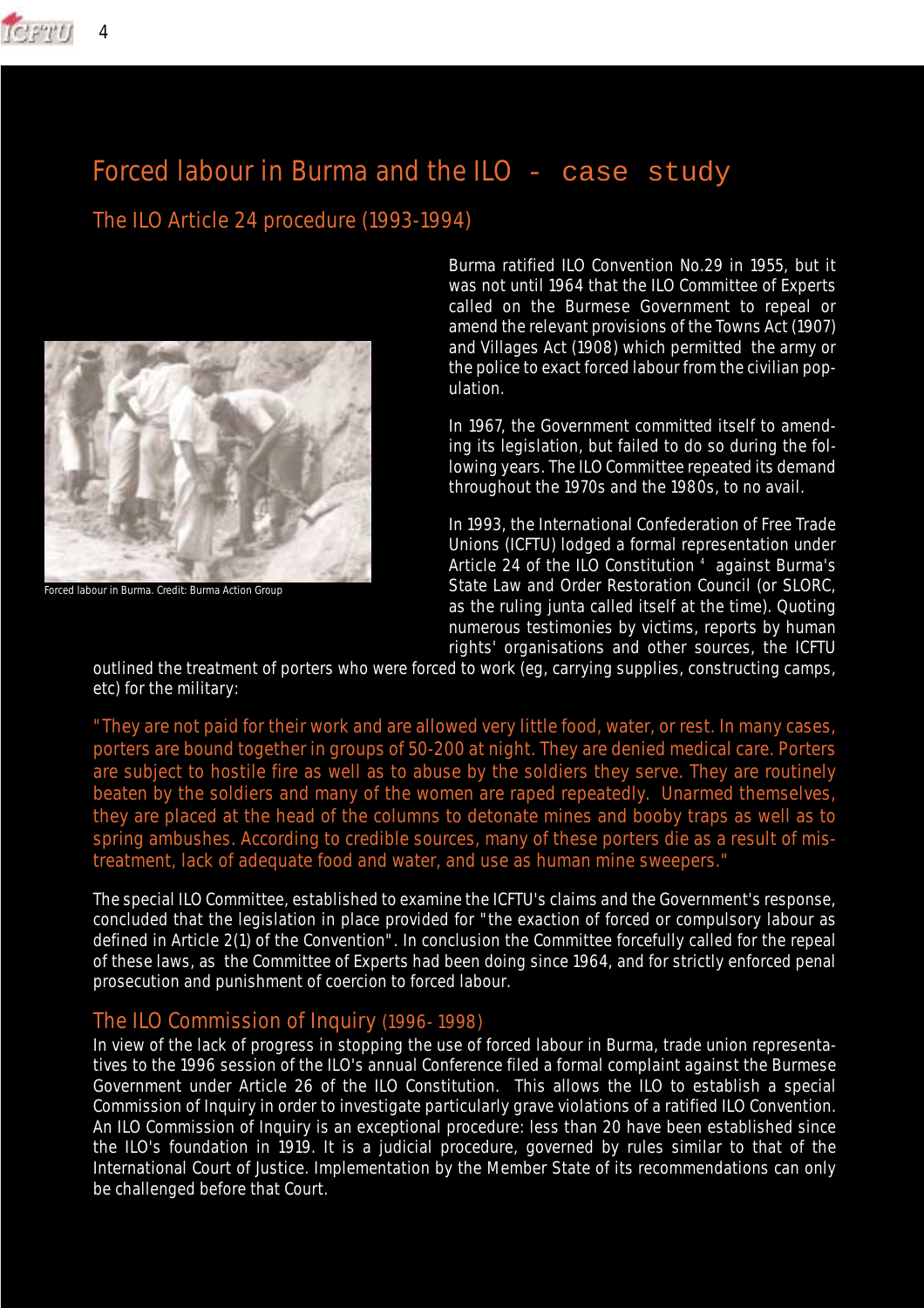**The Government refused to take part in the Commission of Inquiry's proceedings, held in Geneva in 1997. The Commission interviewed a dozen witnesses during its formal hearings, after which it applied for permission to investigate the situation in the country itself, which the Government refused. The Commission then travelled to several bordering countries, where it interviewed over 200 additional witnesses and victims of forced labour. In the course of its proceedings, the Commission also examined over 6,000 pages of evidence submitted by the ICFTU, which acted as the Plaintiffs' representative.** 

**The Report of the Commission of Inquiry found abundant evidence of the systematic and widespread use of forced labour in Burma. Military and government officials had unfetted powers which allowed them to force civilians, including women, children and elderly people, to work in portering, agriculture, construction, the maintenance of roads, railways and bridges, and a range of other tasks. Sometimes this work was carried out for the profit of private individuals. None of this work fits the conditions in which forced labour is permitted, as listed in Article 2 (2) of ILO Convention No.29.** 

**The forced labourers were almost never paid or compensated for their work. Indeed in most cases they had to provide their own food even though the exaction of forced labour meant they could not make a living through their normal jobs. Furthermore, their health and safety was completely disregarded while they performed the forced labour. Work related sickness and injuries normally went untreated and deaths were a regular occurrence on some projects. Forced labourers were frequently subjected to physical and sexual abuse, including rape.**

**Failure to respond to a call-up for labour can be punished with a fine or imprisonment under the Village Act, but may also lead to reprisals such as physical abuse, torture, rape and murder. The Report stresses that regardless of the provisions in national law, "any person who violates the prohibition of recourse to forced labour under the Convention is guilty of an international crime that is also, if committed in a widespread or systematic manner, a crime against humanity". 5**

# **Other international standards which deal with forced labour**

Following the adoption of ILO Convention No.29 in 1930, the issue of forced labour began to be given more prominence in other international human rights instruments.

Like the UN Universal Declaration of Human Rights (1948) before it, the UN International Covenant on Civil and Political Rights (1966) also prohibits slavery and servitude. However, the Covenant also sets out a separate and specific prohibition against forced labour in Article 8(3)(a). This states that **"No one shall be required to perform forced or compulsory labour",** subject to certain exceptions which are broadly similar to those outlined in ILO Convention No. 29 6

The International Covenant on Economic, Social and Cultural Rights (1966) recognises rights at work which also help to prohibit forced labour. Article 6 of the Covenant establishes **"the right of everyone to the opportunity to gain his living by work which he freely chooses or accepts".**

Articles 7 and 8 of this Covenant set out certain conditions and rights that must be upheld and protected by governments such as fair wages and equal remuneration for work of equal value and the right to form and join trade unions.

Subsequently, regional agreements have reinforced the prohibition on forced labour. For example, Article 6 (2) of the American Convention on Human Rights (1969) and Article 4 (2) of the European Convention for the Protection of Human Rights (1950) specifically state that **"No one shall be required to perform forced or compulsory labour."**

While these international and regional treaties contain a prohibition against forced labour, the ILO forced labour Conventions remain the only international instruments that set out a substantive definition of forced labour. Over the years, the ILO has also recognised the practices of bonded labour (also referred to more formally as debt bondage) and some aspects of child labour as forced labour and uses ILO Convention No.29 to review member states' progress in eliminating this practice. Bonded labour and forced child labour are considered in more detail next.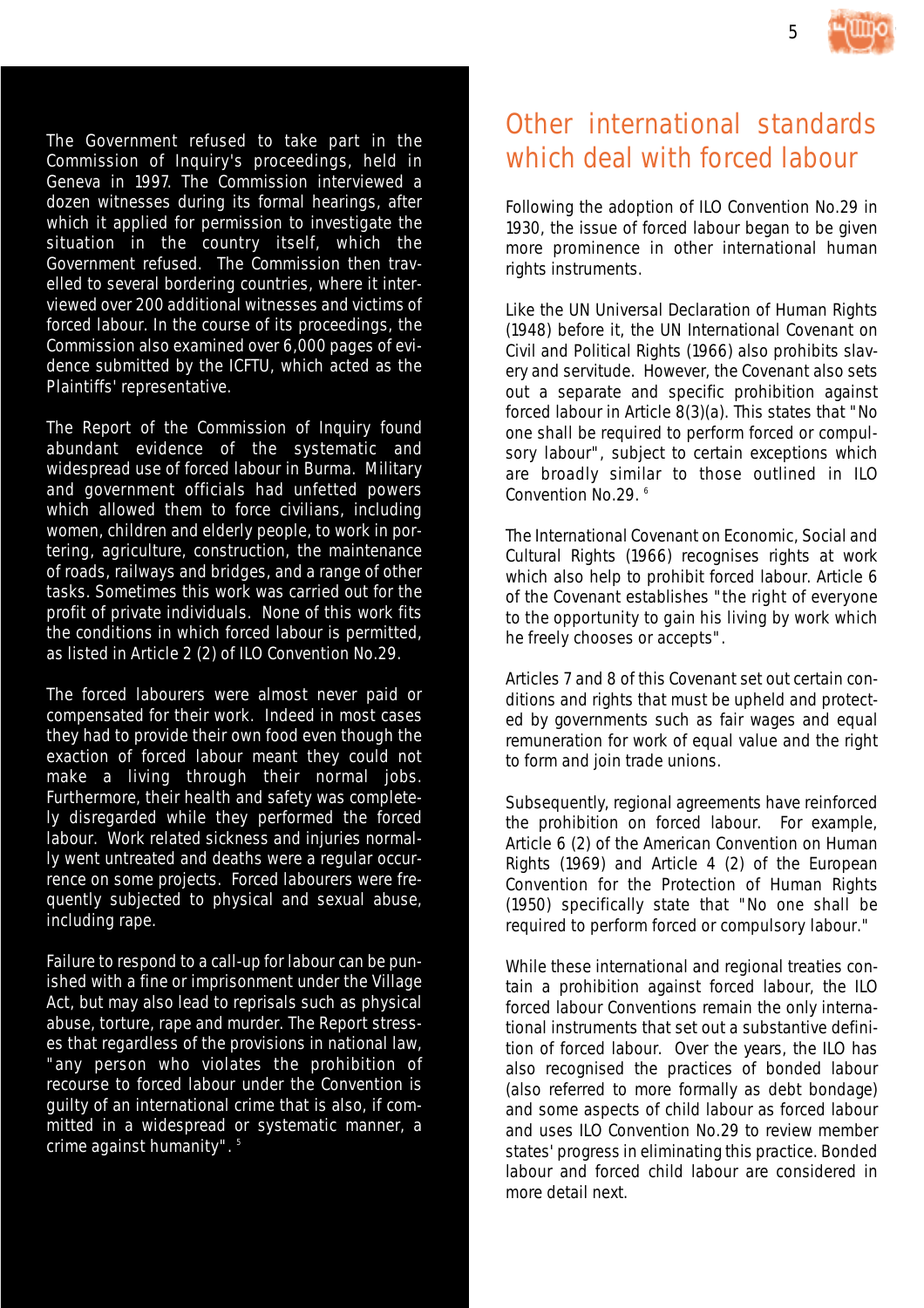

# **Bonded labour**

In 1999, the United Nations Working Group on Contemporary Forms of Slavery estimated that some 20 million people are held in bonded labour around the world, making it the most widely used method of enslaving people.

Debt bondage was first defined in Article 1 (a) of the UN Supplementary Convention on the Abolition of Slavery, the Slave Trade and Institutions and Practices Similar to Slavery (1956) as: " the status or condition arising from a pledge by a debtor of his personal services or those of a person under his control as security for a debt, if the value of those services as reasonably assessed is not applied towards the liquidation of the debt or the length and nature of those services are not respectively limited and defined".

**Tackling the problem of bonded labour**

If bonded labour is to be eliminated then governments need to ensure that they have the appropriate legislation which defines and prohibits bonded labour and establishes criminal sanctions for those that employ or facilitate the employment of bonded labourers.

This is the first step in ending this forced labour practice, but it is not in itself sufficient to ensure those in bondage their freedom (see the following case studies from Nepal, India and Pakistan).

Governments should also regulate the way in which wages are paid in order to prevent a situation arising in which

> debt bondage can occur. Many of these issues are dealt with in ILO Convention No.117 concerning Basic Aims and Standards of Social Policy (1962).<sup>7</sup>

This Convention includes measures which stipulate that:

**Minimum wages should be fixed and any underpayment of the minimum wage should be legally recoverable (Article 10).**

**Wages should normally be paid in legal tender (Article 11).** 

The 1956 Supplementary Convention specifies that debt bondage is a practice similar to slavery and stipulates that governments should take measures to secure its complete abolition or abandonment as soon as possible.

The Convention's definition clearly distinguishes bonded labour from a normal situation in which a worker accepts credit for whatever reason and then repays the amount by working. In the latter situation the repayment terms are fixed and the capital sum



In these circumstances bonded labourers can be forced to work very long hours, seven days a week for little or no wages. The employer may also adjust interest rates or simply add interest; impose high charges for food, accommodation, transportation or tools; and charge workers for days lost through sickness. In such cases workers may not have been told in advance that they will have to repay these expenses. Bonded labourers may take additional loans to pay for medicines, food, funerals or weddings resulting in further debt.

**Wages should be paid at regular intervals in order to reduce the likelihood of indebtedness, unless there is an established local custom to the contrary which is supported by the workers (Article 11).**

**Where food, housing, clothing and other essential supplies and services form part of remuneration, all practicable steps must be taken by the competent authority to ensure that they are adequate and their cash value is properly assessed (Article 11).**

**The competent authority shall limit the amount of advances which may be made to a worker. Any advance exceeding this amount will be legally irrecoverable (Article 12).** 



Escaped bonded labourers seek advice from Mrs Nasreen Shakil Pathan, Special Task Force for Sindh, Pakistan. Credit: Anti-Slavery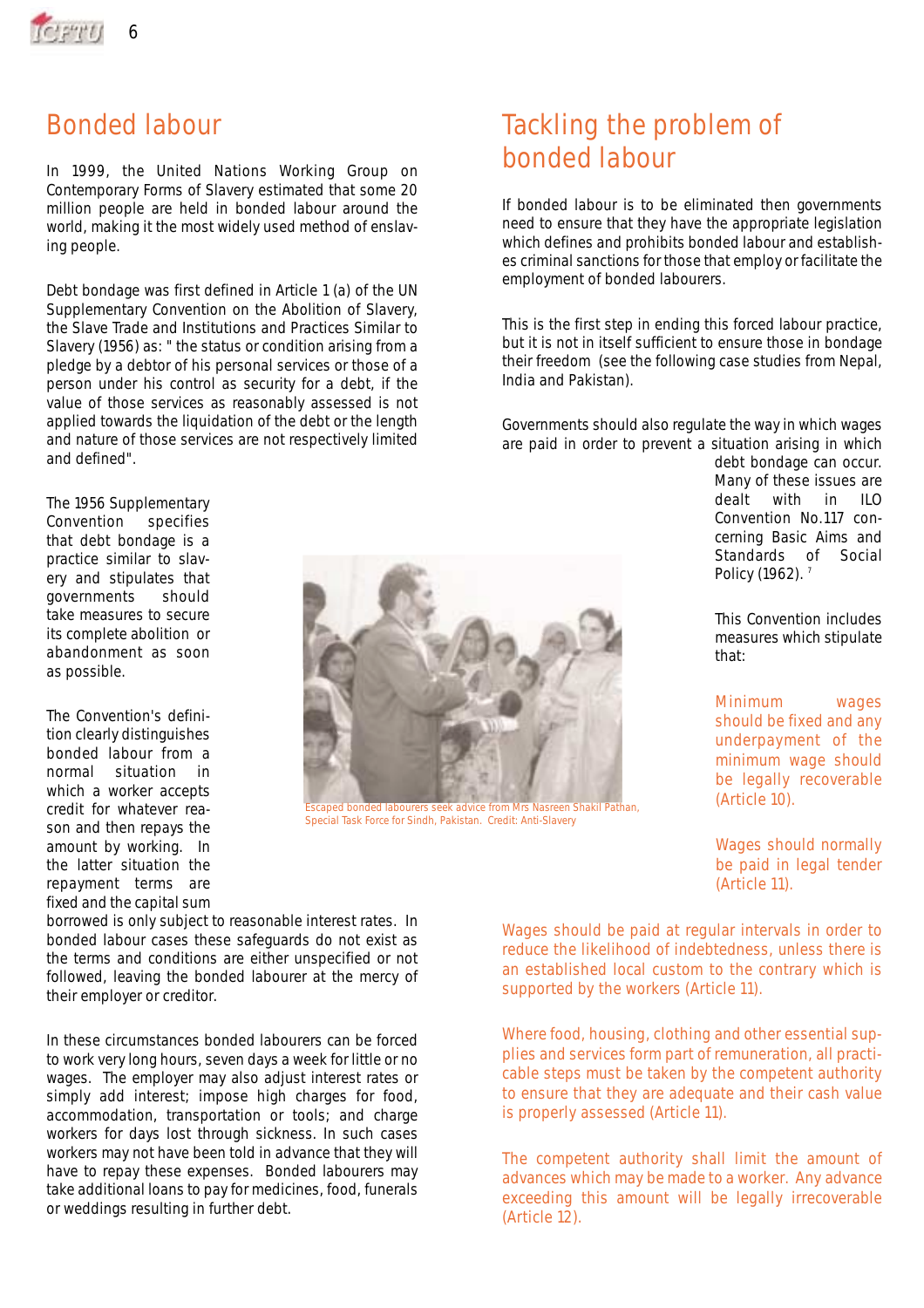# **Nepal -** case study

Bonded labour in Nepal primarily affects *dalits* ("untouchables") and the indigenous *Tharu* community of the Far-Western Region. During the 1960s, many Tharus were displaced from their land because it had not been legally registered. With little access to education or credit, and with wages as low as



Workers in Nepal. Credit: Tim White

13 rupees (US\$ 0.20) per day, many were forced to take loans and thus became bonded labourers under what is called the Kamaiya system.

Bonded labourers in Nepal often work between 12 to 14 hours a day for little or no income, on land they had previously owned themselves. The debt is passed on from father to son and many women marry into bondage. Cases of women being sexually exploited by landlords are not uncommon.

On 1 May 2000, a group of kamaiyas led by the Kamaiya Movement Working Committee, invoked Article 20 of the 1991 Nepalese Constitution, which prohibits forced labour, to file a case for their release. The initial refusal by government officials to register the case led the bonded labourers to organise a series of demonstrations, including one in front of the Nepalese Parliament.

This led the Minister for Land

Reforms and Management to announce, on 17 July 2000, that the Government of Nepal had decided to end the practice of bonded labour with immediate effect and that all outstanding debts owed by bonded labourers were cancelled.

However, many landlords responded to this announcement by forcing the bonded labourers out of their homes and off their land. Thousands of bonded labourers and their families were left homeless and without jobs or food. In the weeks following the declaration local organisations struggled to provide tents, rice and medicines to those affected as assistance promised by the Government failed to materialise.

While the declaration of 17 July was an important step towards the elimination of bonded labour, the Government's failure to make appropriate provision for the consequences of its announcement left many former bonded labourers near to starvation. A clear legislative framework for implementing the declaration should have been introduced at the same time. This could have dealt with key issues like bonded labourers' land rights; compensation payments of money owed to bonded labourers; minimum wage payments; a clear definition of bonded labour; and the specification of criminal sanctions for those using bonded labourers.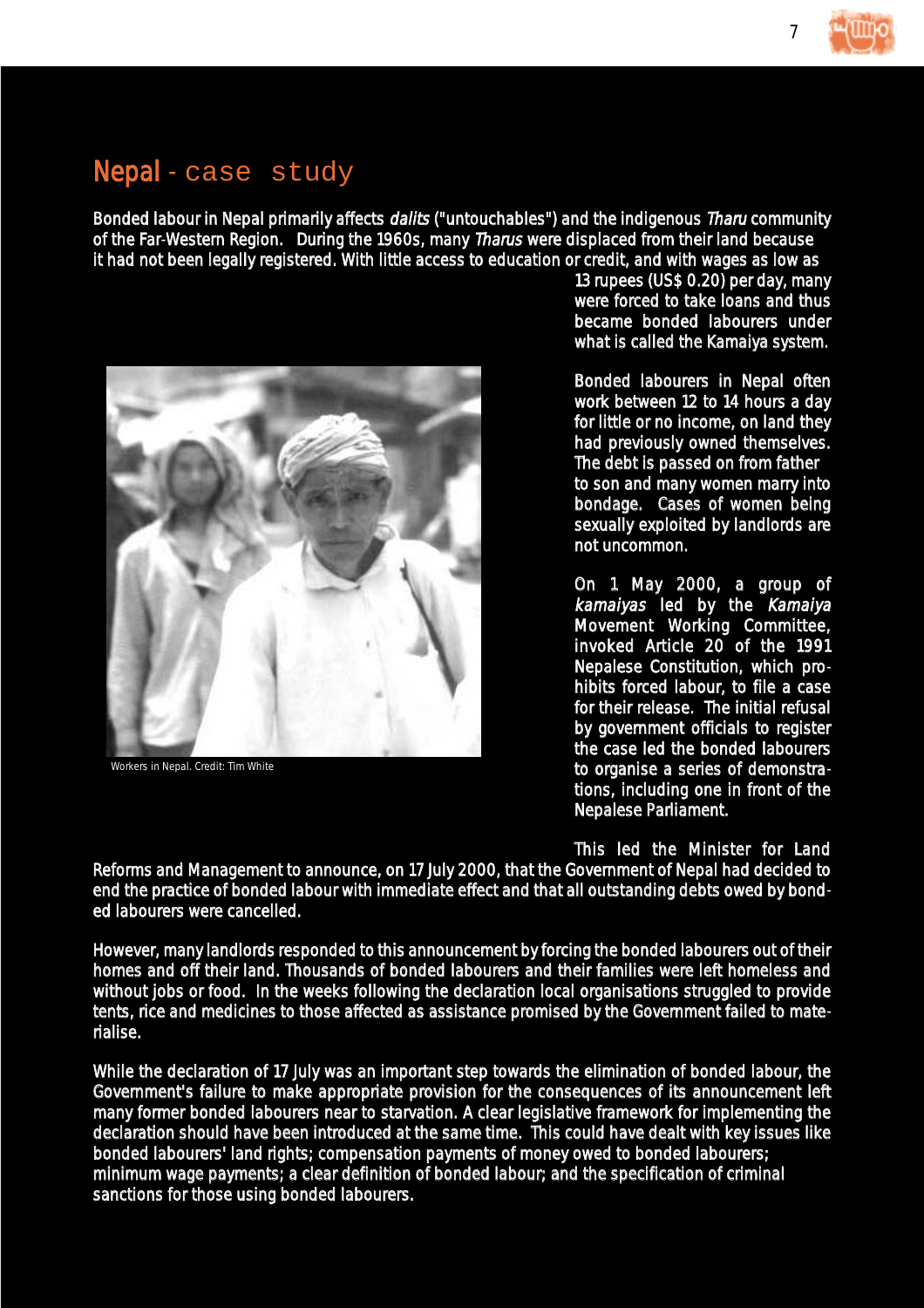

#### **India - case study**

**On 13 November 1999, an Indian human rights organisation, Volunteers for Social Justice, filed a number of test cases from two villages in Punjab State with the District Magistrate. The cases consisted of 11 women who became bonded labourers after taking loans ranging between 3,000 and 10,000 rupees (US\$70-\$230). Since then they have had to work to repay the interest on their loans and receive no wages for their labour. Some of the women's children or grandchildren have to help with the domestic work instead of attending school.**



A family of bonded labourers, India. Credit: Volunteers for Social Justice

**When the landlords heard of the cases that had been filed against them, they threatened to kill the women and destroy their property. One of the bonded labourers who refused to withdraw her case, Dheer Kaur, said she was forced by the landlords to put her thumbprint on a pre-written statement which said that she was dropping her complaint. By August 2000, the women who had not been intimidated into withdrawing their cases still had not been released.** 

**Unfortunately, their experience is not exceptional. In August 2000, Volunteers for Social Justice documented 698 cases in which the authorities had failed to take action to release bonded labourers. Almost all of these cases were filed in 1999 or before and in 99 per cent of these cases, complaints had been registered with either the Punjab State Human Rights Commission or the Punjab and Haryana High Court.**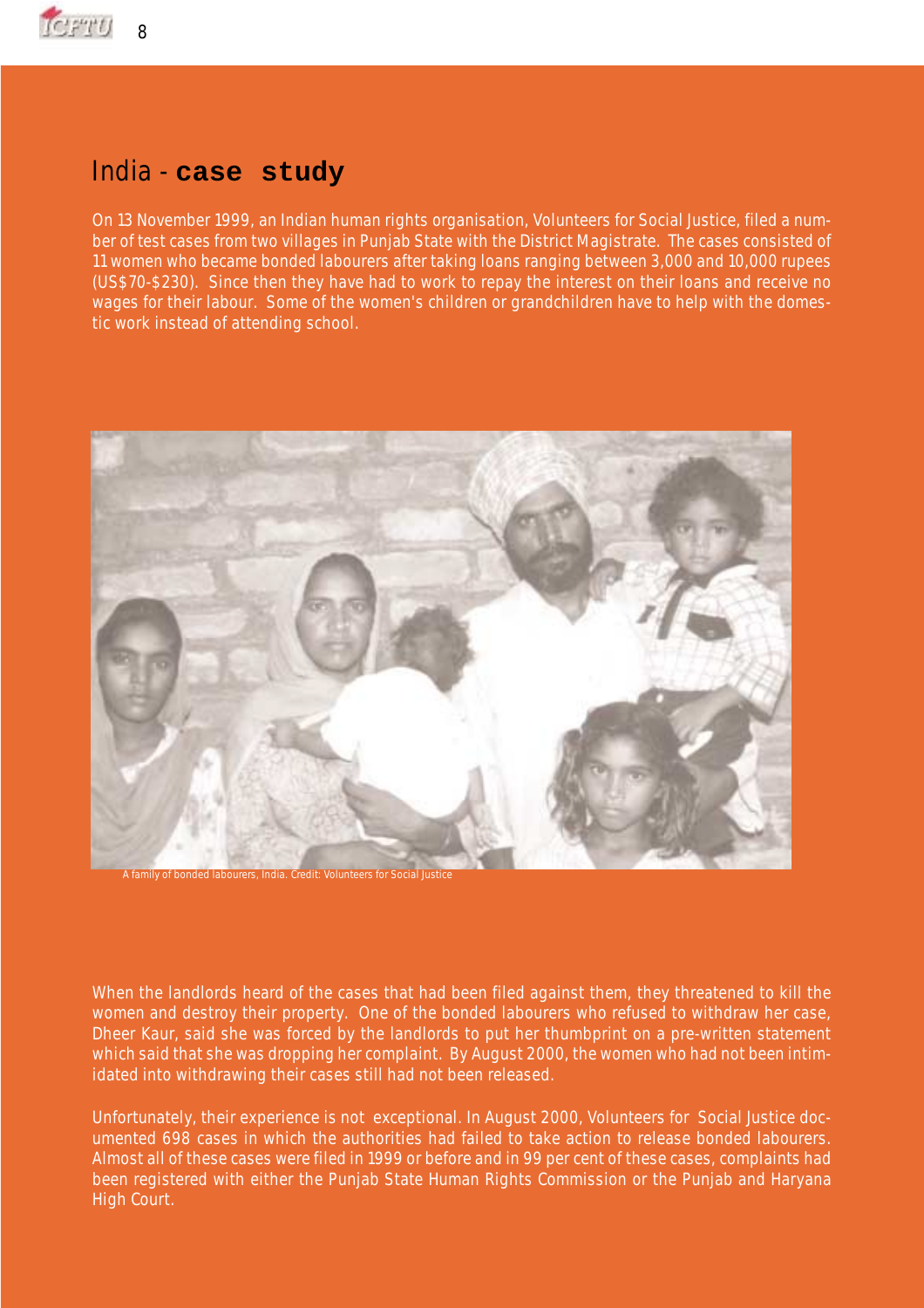**This problem is not unique to Punjab State. In Tamil Nadu, the State government commissioned a report on bonded labour which was completed in April 1997 and identified 25,000 bonded labourers. However, according to a High Court deposition made in August 1999 on behalf of the organisation Development and Education for Workers, only 10 per cent of the 25,000 bonded labourers had been released.**

**It is no coincidence that a disproportionate number of the victims of this form of slavery are dalits or adivasis ("untouchables" or indigenous groups). These minority groups are marginalised and discriminated against in Indian society.**

**Research carried out in 2000 by the Mine Labour Protection Campaign (MLPC), found that there is a high incidence of bonded labour amongst the three million mine and quarry workers in Rajasthan State and that approximately 95 per cent of these workers are dalits or adivasis.** 

**Those working in mining and quarrying are also exposed to significant health risks. Large numbers of workers involved in sandstone mining in Rajasthan are suffering from silicosis, tuberculosis, chest pains, asthma and other respiratory diseases. Approximately, one third of mineworkers are women. According to MLPC, almost a quarter of the female workforce consists of widows of mine labourers who have died of silicosis and tuberculosis.**

**In order to eliminate bonded labour the Indian Government will have to confront powerful local elites and the caste sys-**



ded labourer breaking rocks, India. Credit: Ben Buxton/ Anti-Slaver

**tem. The failure of the State to intervene promptly in the cases outlined above to ensure the release of the victims and the prosecution of the perpetrators is a substantial disincentive to other bonded labourers to seek their own release.**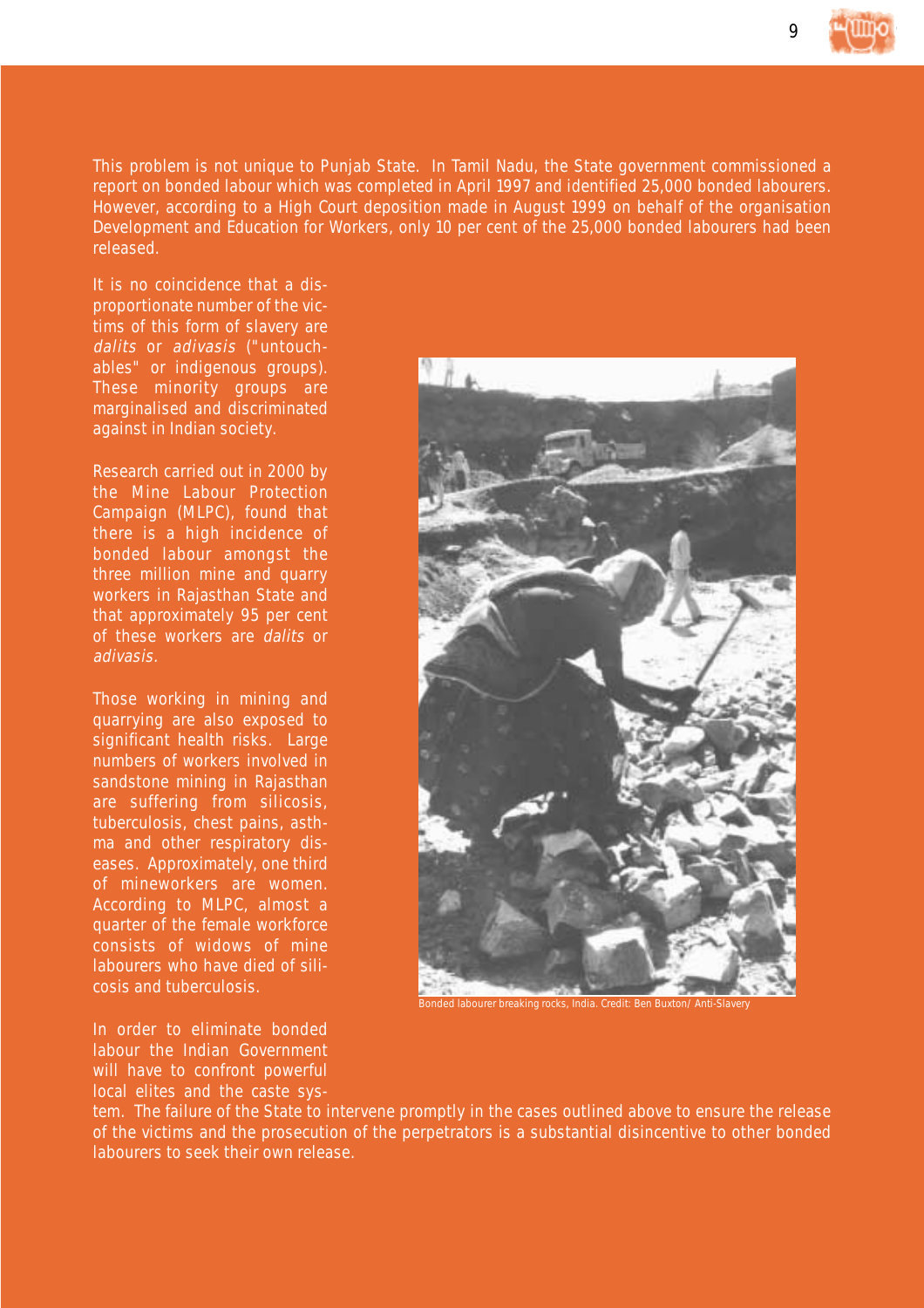

#### **Bonded labour in Pakistan** - case study

The 1992 Bonded Labour System (Abolition) Act prohibits the use of bonded labour in Pakistan. An official of the Government of Pakistan stated in a letter to the European Union Ambassador in Pakistan in May 2000 that "stringent measures have been taken by the Government to ensure that the law is fully implemented".

However, evidence collected by the Human Rights Commission of Pakistan's Special Task Force for Sindh (STFS), indicates that this is not the case. Mrs Nasreen Shakil Pathan testified on behalf of STFS to the UN Working Group on Contemporary Forms of Slavery in June 2000 that local government officials

in Sindh Province were systematically failing to implement the law to abolish bonded labour. She submitted details regarding 215 cases involving more than 4,000 bonded labourers which had been registered with the district authorities between 3 January 2000 and 10 April 2000. In only five of these cases had the bonded labourers been freed.

One particular case which STFS was involved in concerned the Munoo Bheel family. Eight members of this family worked as bonded labourers for the landlord Abdur Rehman Murri in Sindh's Sanghar District until they were released with STFS' help in 1996. Two years later, on 4 May 1998, Abdur Rehman Murri and six other men were identified as being responsible for abducting them at gunpoint from the farm where they were working. During the abduction other labourers were beaten and at least one was seriously injured.

The case was registered with the local police (official reference FIR No.35, 1998), but over two years later the



Bonded agricultural labourers, Sindh Province, Pakistan. Credit: Shakil Pathan

Munoo Bheel family still has not been freed. The landlords who used violence to abduct the family have acted with impunity as no charges have been filed against them for the forced abductions, the use of violence, or for using bonded labour in the first place, which is illegal under the 1992 Bonded Labour System (Abolition) Act.

This failure to ensure that bonded labourers are released and that those who profit from them are punished is a serious impediment to eliminating this form of forced labour. In its 2000 report, the ILO's Committee of Experts urged Pakistan to conduct proper surveys of the total numbers of bonded labourers in the country and to provide statistics on the number of inspections, prosecutions and convictions of offenders.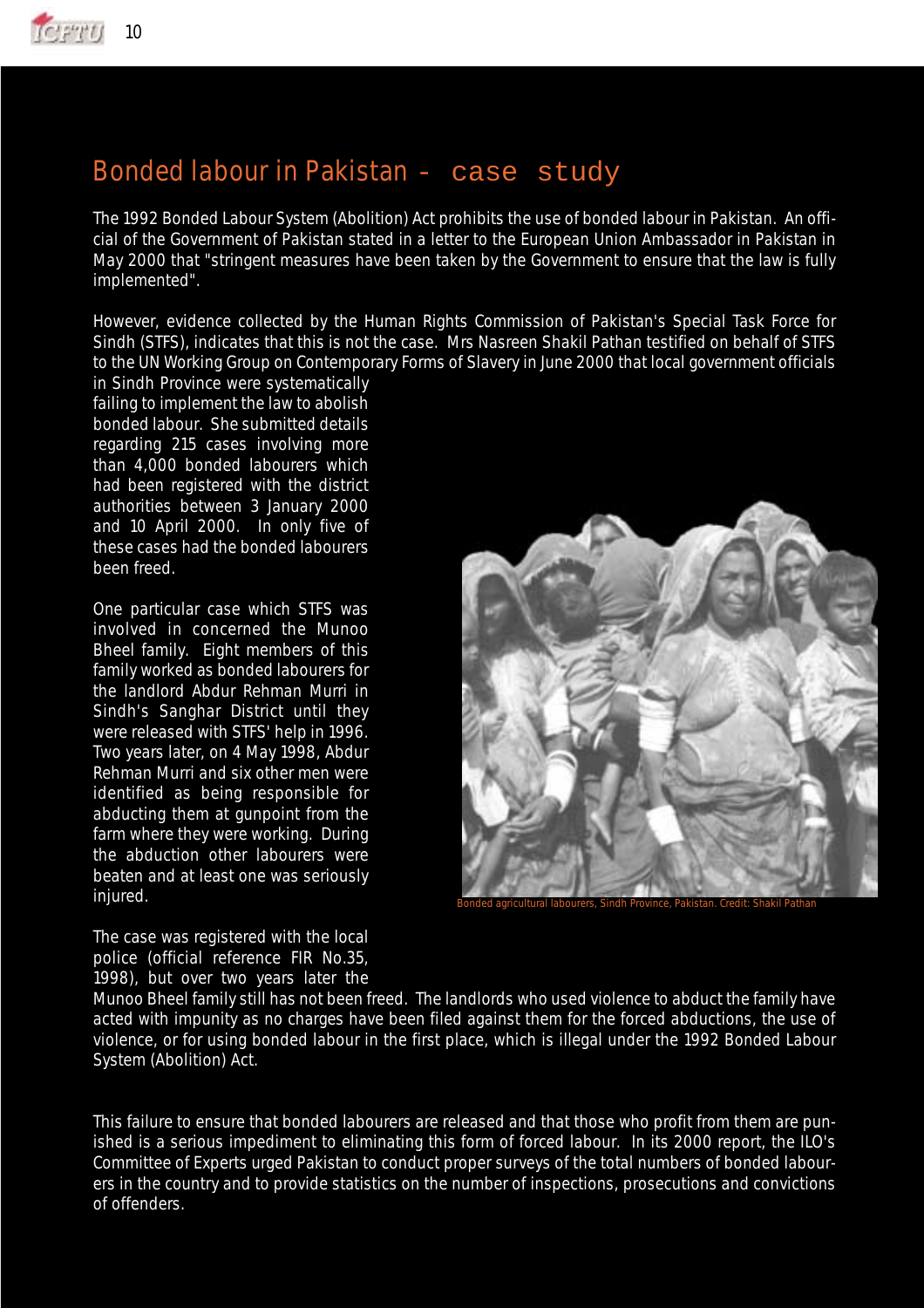**11**

Despite the concerns raised repeatedly by the ILO, the Government of Pakistan recently asserted that "bonded labour in Pakistan is not widespread." 8 While the Government dismisses the problem of bonded labour as being insignificant then it sends a clear message that tackling bonded labour is not a priority.

Once laws have been passed prohibiting bonded labour, governments need to take decisive action to enforce them. This would include drawing up action plans for the identification, release and rehabilitation of bonded labourers. A common problem is that accurate numbers of people held in bonded labour are generally not available, so governments should commission independent and comprehensive national surveys to identify the total number of bonded labourers in the country. Then they can



begin programmes to systematically release them.

Statutory registers should be kept recording the release date and compensation paid to former bonded labourers. Reviews also need to be carried out to see whether freed bonded labourers are falling back into debt bondage. The number of prosecutions brought, successful convictions and sentences passed against those using bonded labourers should also be regularly recorded and made publicly available. It is essential that these policies are complemented by preventive measures to break the cycle of poverty and debt. This would mean developing economic alternatives to bonded labour which may involve implementing minimum wage legislation and land reform; setting up rural credit facilities; ensuring access to education and basic health facilities; and running public information campaigns so people know what their rights are.

Unannounced inspections of industries where bonded labour is commonly used (eg, agriculture, quarrying,

brick making, gem cutting, weaving, etc) will help to stamp out the problem and stop it recurring. Underlying all of these policies is the presumption that the government has the political will to challenge existing elites and deep rooted social structures, such as the caste system, in order to fully implement the law and provide meaningful alternatives to bonded labour.

**Debt bondage is not only found in South Asia. Contemporary forms of debt bondage which affect victims of trafficking and migrant workers have meant that bonded labour is now very much a global problem. This practice is examined next.**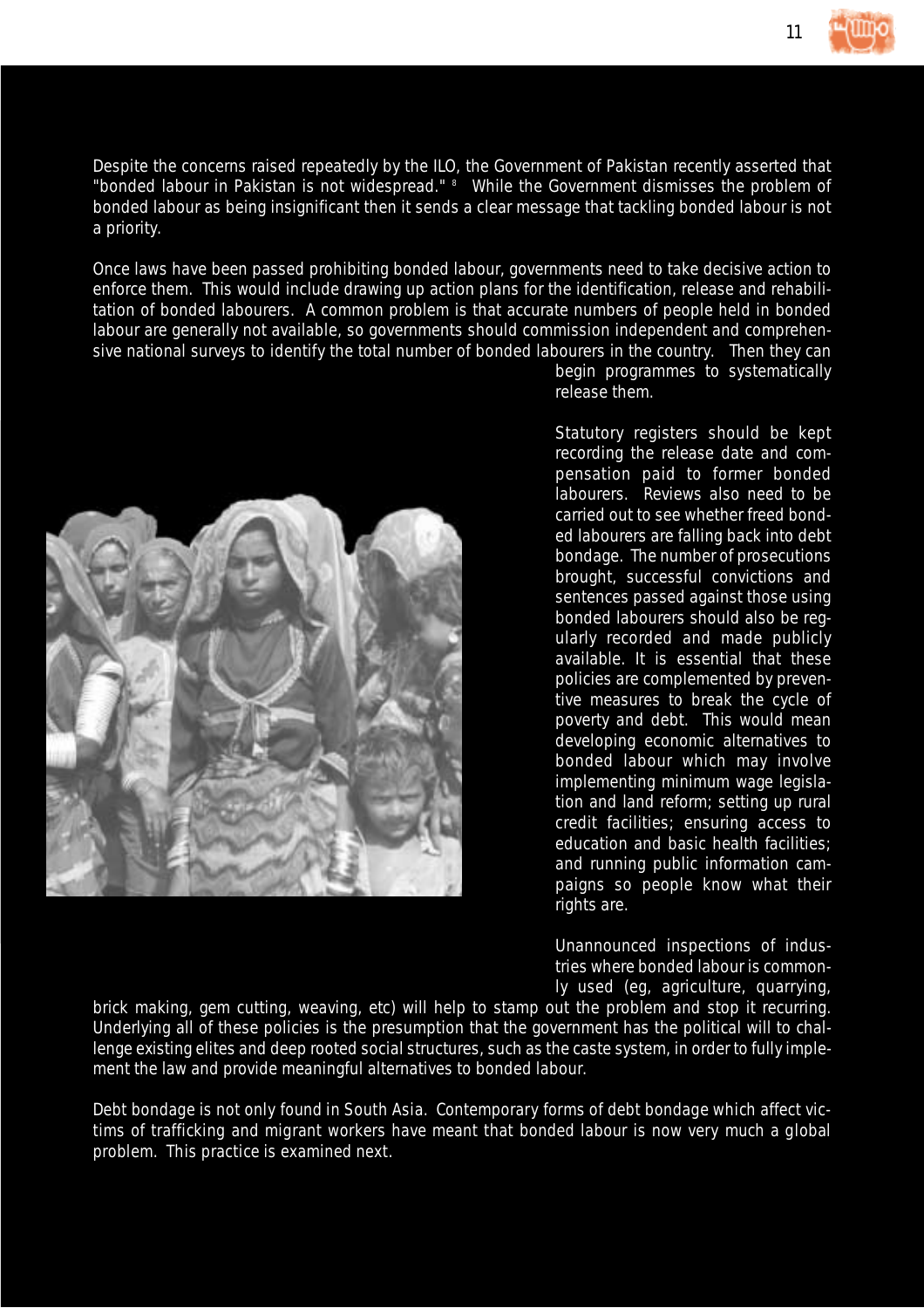

# **Trafficking, migrant workers and forced labour**

Many migrant workers also become victims of debt bondage when they look for work abroad. The migrant is offered a job with a good salary in the country of desti-

nation and the debt is incurred as a payment to the trafficker as a fee for finding the job, arranging transportation and, in some cases, obtaining travel documents for the migrant.

Yet, on arrival the migrant often finds that the job they were offered does not materialise or that the contract that they agreed to has been disregarded. The migrant is now in debt to the trafficker and this debt may then be inflated through exorbitant charges for interest, accommodation, food and sometimes fines (eg, for being late for work or ill).

Traffickers normally use either an implicit or explicit threat of violence, which can be directed at the migrant or at their family back in the country of origin to ensure that the migrant does the work as instructed. Traffickers may also confiscate the migrant's identity or travel docu-

ments to control their movements and ensure that they do not try to escape. Typically the migrant will not know the language or country to which they have been brought and will have no money to live on let alone pay for a return ticket home. It should be stressed that migrant workers can be subjected to the same sort of coercion when looking for work within their own country.

Migrant workers in this position are clearly working against their will under the menace of reprisals from the trafficker and therefore meet the criteria of forced labour set out in ILO convention No.29. Many will also be victims of debt bondage in accordance with the provisions of the 1956 Supplementary Convention.

Trafficking in human beings is the fastest growing manifestation of forced labour. A study published in 2000, for the US Centre for the Study of Intelligence estimated that between 700,000 and two million women and children were trafficked across borders each year globally. In December 2000, the United Nations sought to address this problem by adopting a Protocol to Prevent, Suppress and Punish Trafficking in Persons, especially Women and Children to supplement the UN Convention against Transnational Organized Crime.

The Protocol seeks to prevent and combat trafficking in persons and also to protect and assist victims of trafficking, with full respect to their human rights. It includes, in Article 2, the following definition of trafficking:

This definition is very inclusive. Traffickers are all those

**'Trafficking in persons' shall mean the recruitment, transportation, transfer, harbouring or receipt of persons, by means of the threat or use of force or other forms of coercion, of abduction, of fraud, deception, of the abuse of power or of a position of vulnerability or of the giving or receiving of payments or benefits to achieve the consent of a person having control over another person, for the purpose of exploitation. Exploitation shall include, at a minimum, the exploitation of the prostitution of others or other forms of sexual exploitation, forced labour or services, slavery or practices similar to slavery, servitude or the removal of organs;**

who facilitate the recruitment, transportation, transfer, harbouring or receipt of persons through means which would include coercion, deception or by taking advantage of the victim's vulnerability in order to exploit them.

The Protocol also seeks to offer extra protection to victims of forced labour by stating in Article 3 that, when coercion, deception or the abuse of authority takes place, then it is irrelevant whether the trafficking victim consented to their exploitation or not. Thus, a woman may agree to be a sex worker in Europe, but then on arrival find that her passport is confiscated, she is forced to work 12 hours a day and she is not paid. In this situation she is a victim of trafficking because she has been deceived as to the conditions of work and therefore the fact that she consented to be a sex

worker is irrelevant.

The Protocol also states that the recruitment, transportation, transfer, harbouring or receipt of a child (any person under 18) for the purpose exploitation should always be considered as trafficking. Those migrant workers who have been trafficked or who have not got a regular immigration status are particularly at risk of being subjected to forced labour because they are afraid that if they go to the authorities to make a complaint or to seek protection they will be deported.

However, even migrants who enter another country with the proper documentation are still at risk of being subjected to forced labour. Migrant domestic workers are particularly vulnerable to forced labour because the nature of their work means that they are invisible to the wider society. Employers may seek to further isolate their domestics by preventing them from leaving the house where they live and work unless they are accompanied, and by confiscating their passport or other identity documents.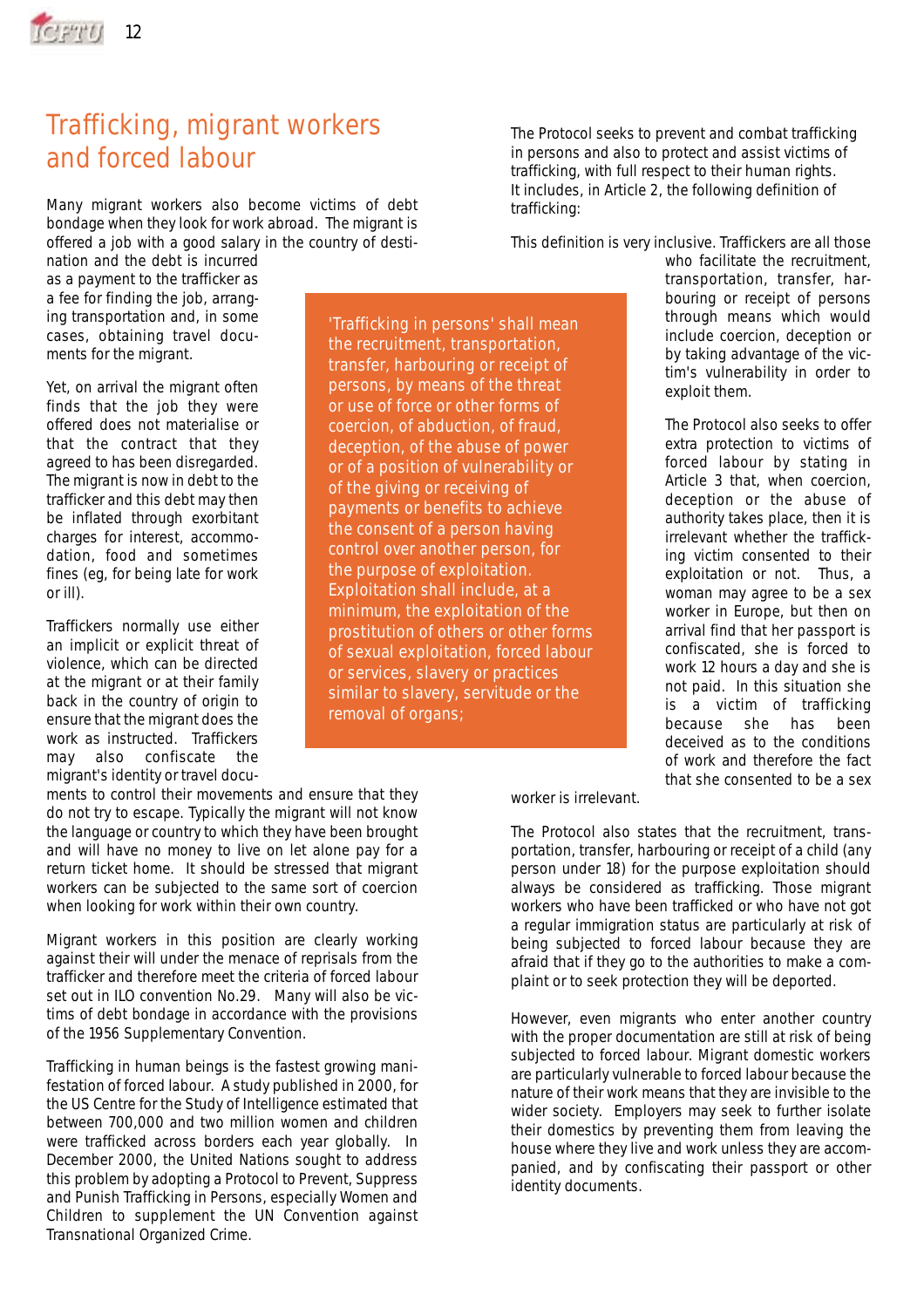#### **Trafficking and forced child labour in Gabon** - case study

**In 1999, an organisation in Benin, Enfants Solidaires d'Afrique et du Monde (ESAM), completed a report on the trafficking of children between the Republic of Benin and Gabon. The research was based on interviews with parents, children, receiving families, traffickers and officials. The report found that**

**out of a sample of 229 children who had been trafficked, 86 per cent were girls. This reflects the fact that girls are in greater demand for work as domestics and as market traders. Of the trafficked boys interviewed, most worked in the agricultural or fishing sectors. More than one-third of parents said that they were prepared to hand their children over to traffickers because they could not earn enough to meet the essential needs of their family.** 

**A total of 91 children were interviewed in Benin about the conditions in which they lived and worked while they were in Gabon. With regard to their living conditions, more than two-thirds described their treatment as 'bad'. They described being shouted at, being deprived of food and being beaten**



Child Domestic worker, Benin. Credit: ESAM

**by their employer as examples of the bad treatment they endured.** 

**With regard to their working conditions, more than half described their treatment as very bad. These children were generally working for traders and had to work between 14 and 18 hours a day - this includes both domestic work and commercial activities. They had to carry heavy loads and walk long distances in order to sell goods.**

**If the girls did not earn enough money they risked being beaten. This meant that they were often frightened about going home if their earnings for the day were low or if they had been stolen. This makes the girls vulnerable to exploitation by people who offer to pay the money they must give to their employers (who are called "aunties"). However, instead of helping them these men often sexually abuse them or force them into prostitution. The following testimonies taken from different girls after their return to Benin illustrate these dangers:**

**"One day, I was coming back from the market crying because a gang had beaten me up and taken all the money I'd made from selling iced juice. A man proposed to give me the money I must give to my auntie but I had to stay with him for a while before returning home. He abused me sexually. He always wants the same thing. Another day, he paid for the whole tray of fruits I was selling, and I had to do the very same thing. I fled from my auntie and found refuge with a Gabonese woman."**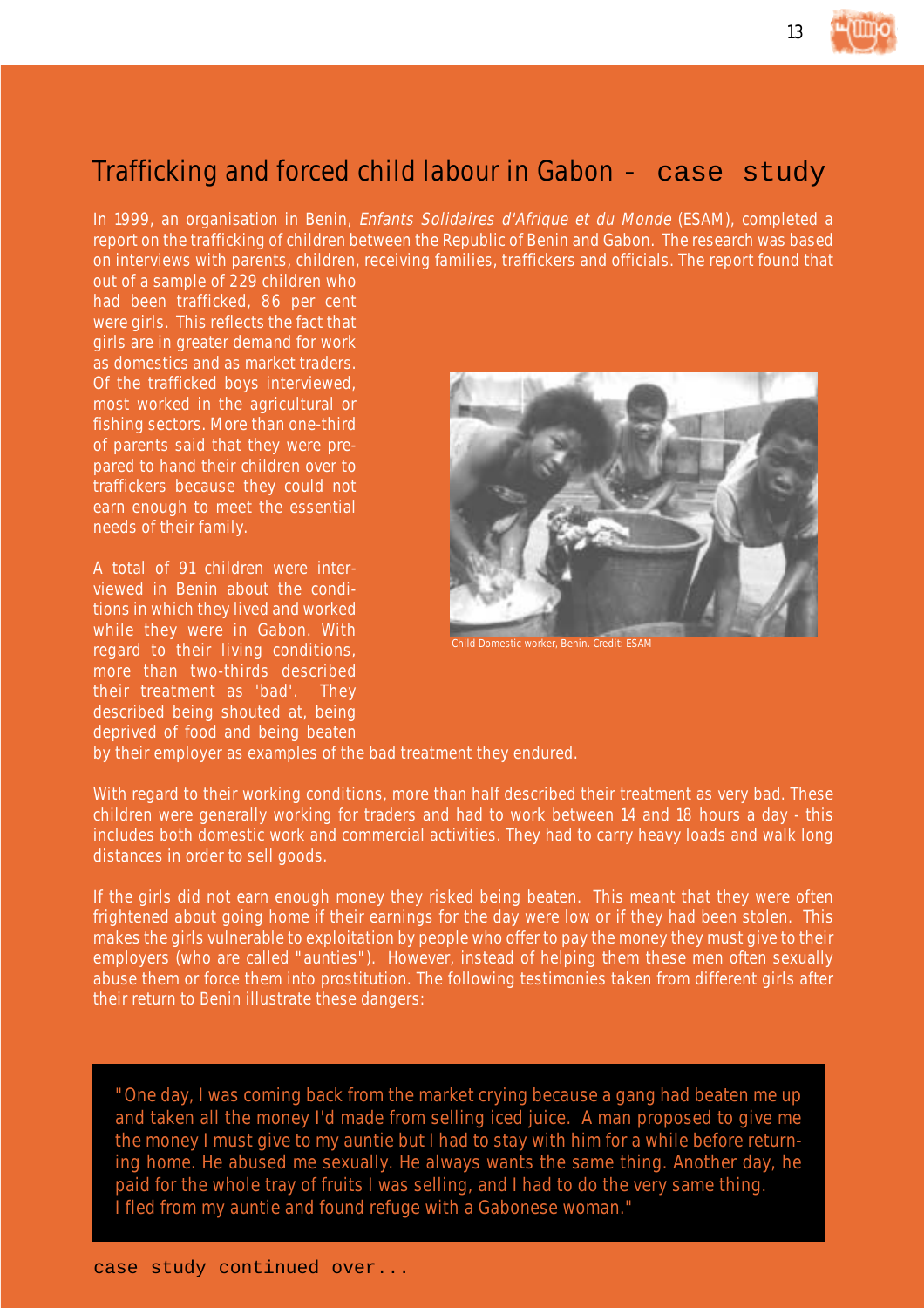

#### ...case study continued.

**"I couldn't sell of lot of fruit that day. I went back home and my auntie beat me because I didn't bring enough money. I ran away to cry behind the house. A man proposed that I spend the night with him and he would pay my auntie the money I owe. The following day, he brought me to a station where we took a bus for Equatorial Guinea. I worked a lot on a plantation and also acted as his wife. One day, I fled by going through the forest until Libreville. From there I was**

**brought back to Benin."**



Child Domestic worker, Benin. Credit: ESAM

#### **Pakistan, Burma and the European Union's GSP**  case study

**Pressure by the ICFTU and the European Trade Union Confederation (ETUC) amongst others persuaded the European Union to attach a human rights clause to its Generalized System of Preferences (GSP), in effect since 1995. Under the GSP, exports from particular countries benefit from reduced tariffs in the European Union.** 

**The clause allows the GSP to be withdrawn when a complaint about human rights violations taking place in a particular country is upheld by the European Commission.**

**In June 1995, the ICFTU, the ETUC, the International Textile, Garment and Leather Workers' Federation (ITGLWF) and the European Trade Union Federation: Textiles, Clothing and Leather (ETUF-TCL), submitted a complaint under the European GSP regarding the use of forced labour in Pakistan and Burma.** 

**As a result of this complaint against Burma the European Commission launched an investigation in January 1996. The investigation concluded that the authorities in Burma routinely used forced labour and, as a result, the EU Council of Ministers decided in March 1997 to suspend Burma's GSP trade privileges covering around US\$30 million worth of imported industrial goods.** 

**However, in relation to Pakistan, the European Commission did not set up an investigation. This was despite the substantial evidence of bonded and child labour being used in the carpet industry in Pakistan. Western countries are estimated to import 97 per cent of carpets produced in Pakistan, India and Nepal.** 

**Trade unionists working to free children from bondage in Pakistan have also been subject to attacks and harassment.**

**In February 1998, the same trade unions submitted further filmed evidence of enslaved children working in brick kilns and making carpets in Pakistan. Yet once again, the European Commission declined to take action, claiming that there is evidence of willingness on the part of the Pakistani Government to take measures to address the problem.**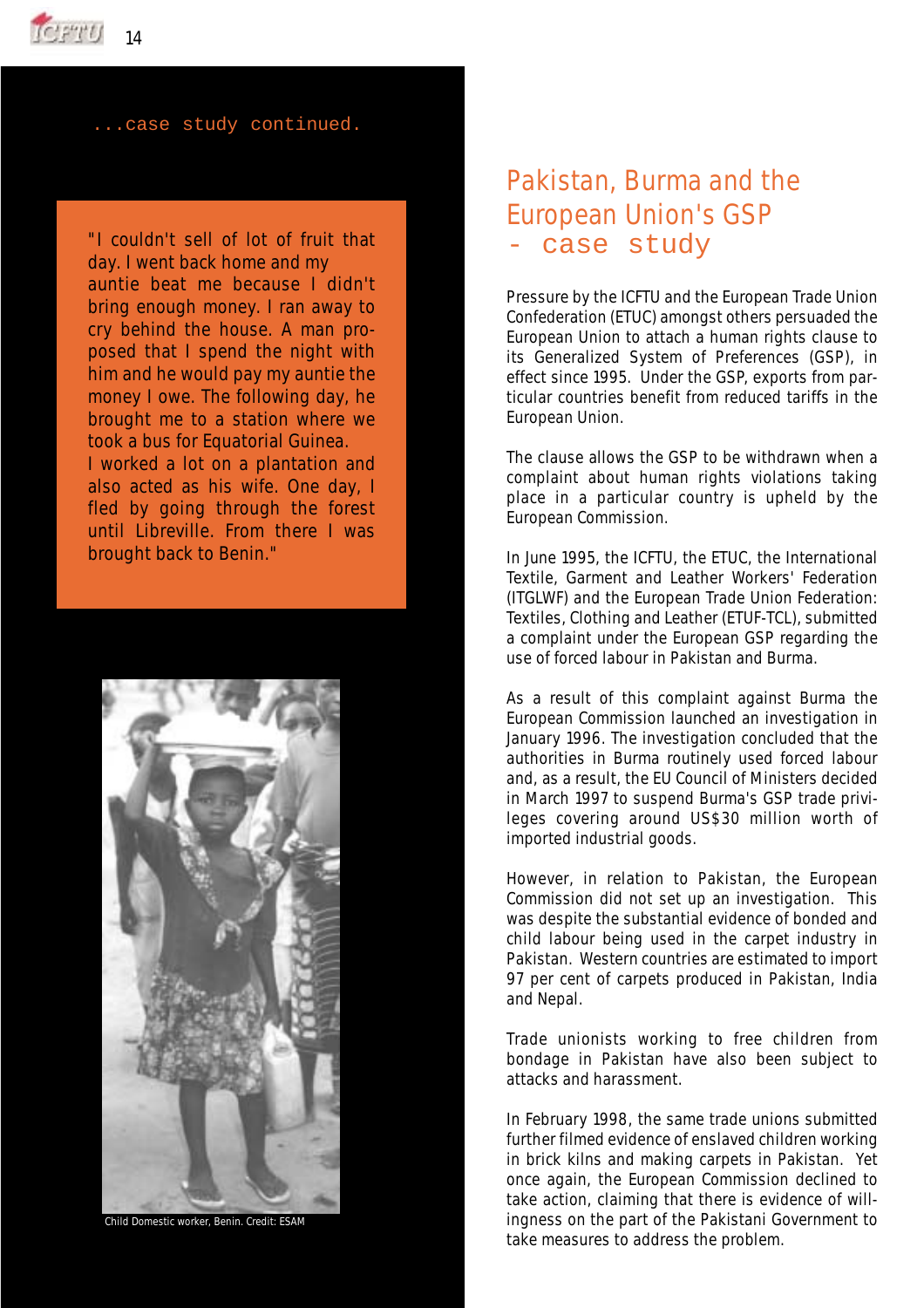# **Migrant domestics and forced labour in the UK - case study**

**Rita (not her real name) escaped from her abusive employer who owns a house in Kensington on 17 November 2000 and went to Kalayaan, an organisation set up to assist migrant domestic workers, the same day.** 



Campaign for justice for overseas workers, UK. Credit: Kalayaan

**Rita arrived in the UK with her employer in May 2000. She was forced to work from 6.30am to 11.30pm and was not given any time off apart from one hour each Sunday to attend church. Rita's employers would pull the plug out of the phone if she tried to contact her friends and locked her into the house when they went out to prevent her from leaving.** 

**She was forced to sleep on the floor in the kitchen and subjected to constant verbal abuse. Her employers also took her passport and told her that if she left her job she would be deported back to India.** 

**While recent changes to UK legislation allow domestic workers to leave their employers for any reason and seek work elsewhere, many migrants do not know this. Domestics applying for visas to work abroad should be interviewed separately from their employers and informed of their rights, but this is rarely done. In Rita's case, her employer was present when she was interviewed for a visa in India and told**

**her what she should say. In these circumstances it is difficult, if not impossible, for migrants to ask questions about their immigration status or their right to change employers once in the UK.** 

**However, even if Rita had known what her rights were, without her passport she could not prove that she had a visa and permission to work as a domestic in the UK, thereby making her vulnerable to deportation.**

**Rita was told that she would receive £150 per week while working in the UK. In reality her employers only agreed to pay her £75 per month which they claimed they were sending to an account in India. However, Rita is not yet sure if any money has been paid into that account and Kalayaan say that, based on their previous experience of similar situations, it is extremely unlikely that any payments have been made.** 

**Government regulations concerning the employment of foreigners often makes the situation worse by only allowing domestics into the country to accompany their employer. The fact that the migrant does not have a work permit in their own right makes it impossible for them to change employers. Employers can also with-hold wages until they have accumulated several months of backpay, thereby making it much more difficult for the worker to leave. This, combined with their isolation and precarious legal status, leaves migrant workers extremely vulnerable and many are subjected to a range of human rights violations, including physical and sexual abuse as well as forced labour. It is not uncommon for migrant workers caught in this situation to be children.**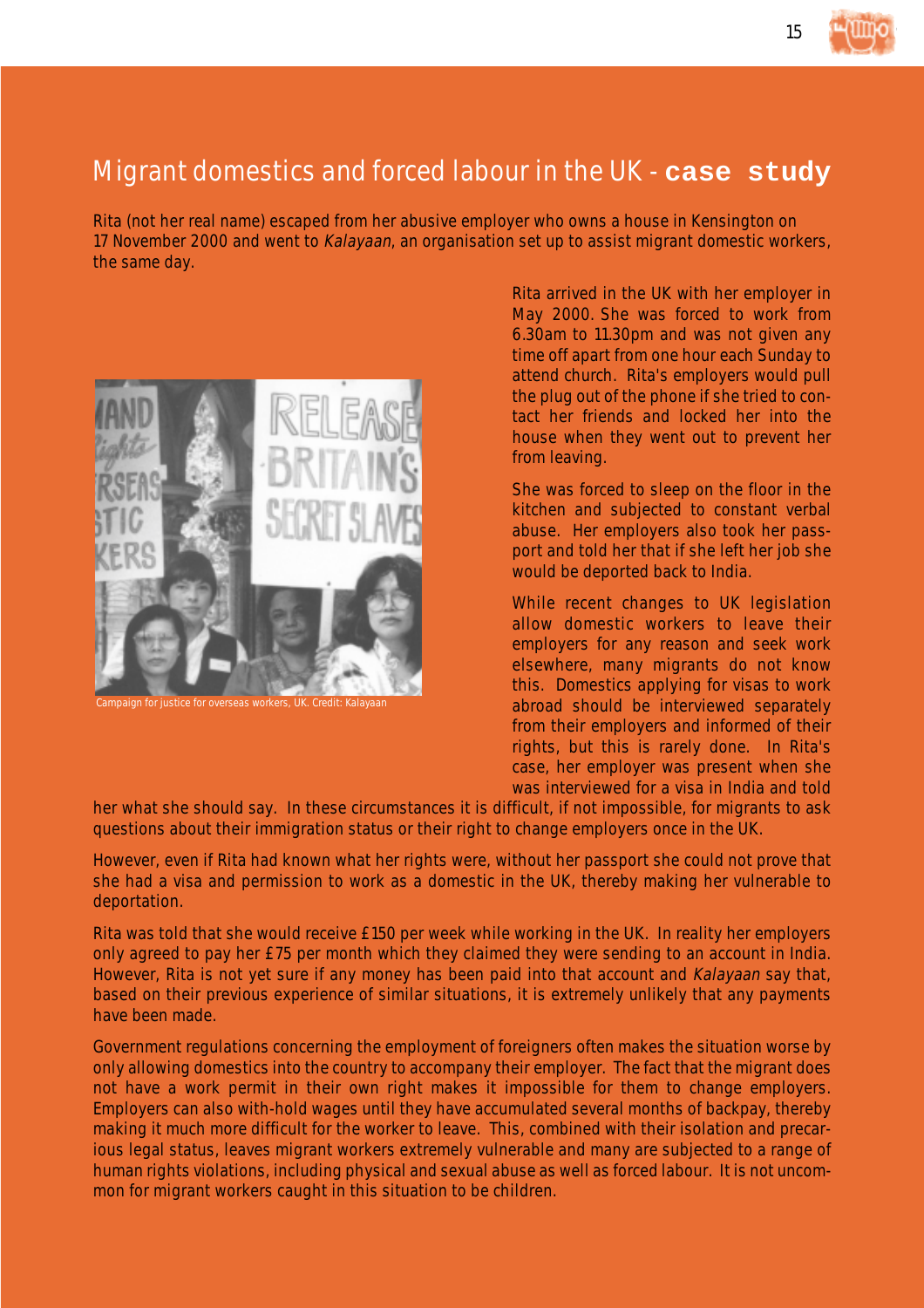

# **Forced child labour**

Several international standards identify conditions and circumstances in which no child can be employed. Article 26 of the Universal Declaration of Human Rights stipulates that **"Elementary education shall be compulsory"** thereby prohibiting any work which prevents a child from attending or completing elementary education.

Article 10 of the Economic, Social and Cultural Rights Covenant calls on states to specify a minimum age below which **"the paid employment of children should be prohibited and punishable by law"**.

The ILO Minimum Age Convention of 1973 (No. 138), provides the only comprehensive set of guidelines relating to the appropriate age at which young children can enter the work force. It also takes into consideration the fact that in less developed countries many families rely on money earned by their children.

ILO Convention No.138 sets the minimum age for work at not less than the age for finishing compulsory schooling and in any case, not less than 15 years old (14 in countries where the **"economy and educational facilities are insufficiently developed"**). Light work can be done by children between the ages of 13 and 15 years old (reduced to 12 in developing countries), but the Convention does not allow children under 12 to be employed in any circumstances. The minimum age for hazardous work likely to jeopardise the health, safety, or morals of a worker is set at 18 years old.

Article 32 of the UN Convention on the Rights of the Child (1989) calls on governments to ensure that children do not perform **"any work that is likely to be hazardous or to interfere with the child's education or to be harmful to the child's health or physical, mental, spiritual, moral or social development".**

The ILO Bureau of Statistics has estimated that there are 250 million working children between the ages of five and 14 in the world, with some 120 million children working full-time. Many of these children will be working in contravention of the international standards outlined above. However, this in itself does not mean that they are involved in forced child labour.

The general prohibitions on forced labour that have already been discussed apply equally to children. However, additional factors have to be considered when assessing whether a case of child labour can be described as forced labour.

When children are sent to work away from their families, sometimes to a different country, they are made dependent on their employer for their wellbeing and basic necessities. The child cannot leave because they do not have any money; are too young to find their way home (particularly if they are abroad and do not speak the local language); or are too afraid of what their employers might do to them if they tried to run away. Children are often sent to work in other households or to relatives by their parents because they are having difficulty looking after them or think that their child will be better off working in a more affluent house. This practice particularly affects girls who are then employed as livein domestics.

Parents are frequently promised that their child will go to school or get job training. Wages are sometimes paid to the parents in advance, particularly if the child has to live some distance from home. In other cases the child receives no wages and works solely for their upkeep.

The complete dependence of the child on their employer means that they are vulnerable to extreme exploitation and abuse. For this reason Article 1(d) of the 1956 Supplementary Convention specifically prohibits:

**"any institution or practice whereby a child or young person under the age of 18 years, is delivered by either or both of his natural parents or by his guardian to another person, whether for reward or not, with a view to the exploitation of the child or young person or of his labour".**

This type of practice, which often involves coercion, abduction, deception, or the abuse of power or a position of vulnerability, comes under the definition of trafficking as set out in the UN Protocol to Prevent, Suppress and Punish Trafficking in Persons. The Protocol prohibits the trafficking of children for whatever purpose.

The ILO uses Convention No. 29 on forced labour to examine cases of bonded child labour, child sexual exploitation and child domestic work in conditions which are similar to slavery.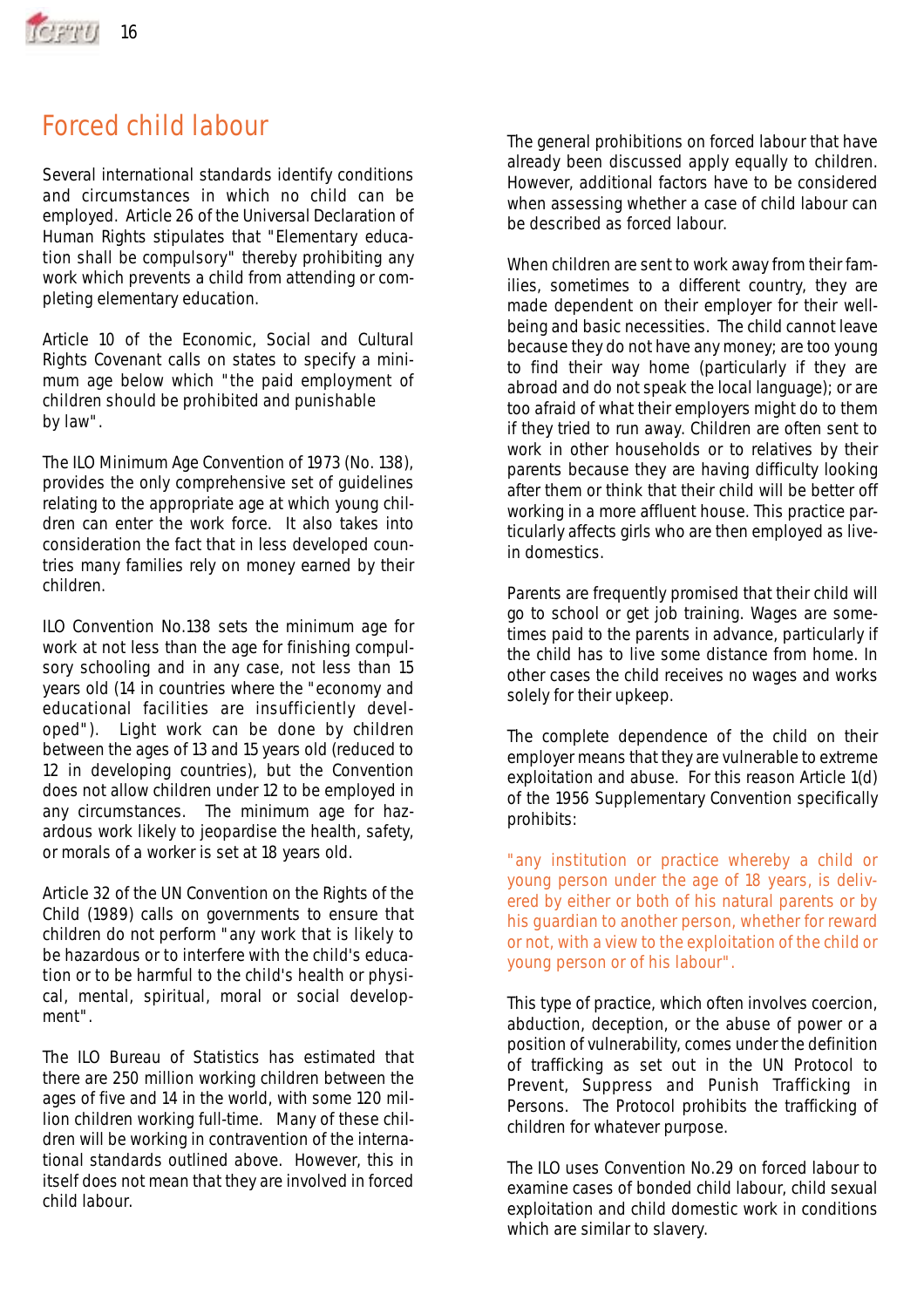# **Restaveks in Haiti** - case study

In Haiti, children are given away or sold by their parents to other families to work as domestic servants. These children are known as restaveks and the majority are girls from poor rural backgrounds. The restaveks are placed with their employers through an intermediary and contact between the child and their parents is severed, leaving the child completely dependent on her employing family and vulnerable to exploitation.

The restavek child is not viewed as a person, but rather as a transferable resource. If members of the employing family decide at any time that they are not happy with the child, they can throw them out. Yet



Child domestic worker, Haiti. Credit: Leah Gordon

if the child is unhappy or becomes the victim of abuse they cannot leave. Those who try to run away may be recaptured, beaten and returned to the employing family.

In 1993, the ILO's Committee of Experts reviewed the situation of restavek children under ILO Convention No.29.

The Committee of Experts highlighted three aspects of the situation faced by restavek children which were characteristic of forced labour:

#### The children's separation from their families;

The fact that the children are not consulted regarding their willingness to work as domestics;

The children's total dependence upon their employing family for their welfare and their consequent vulnerability to extreme exploitation, abuse and other forms of punishment.

The Committee commented that restavek children were found "...to work as domestics in conditions which are not unlike servitude. The children were forced to work long hours with little chance of bettering their conditions; many children were reported to have been physically and sexually abused".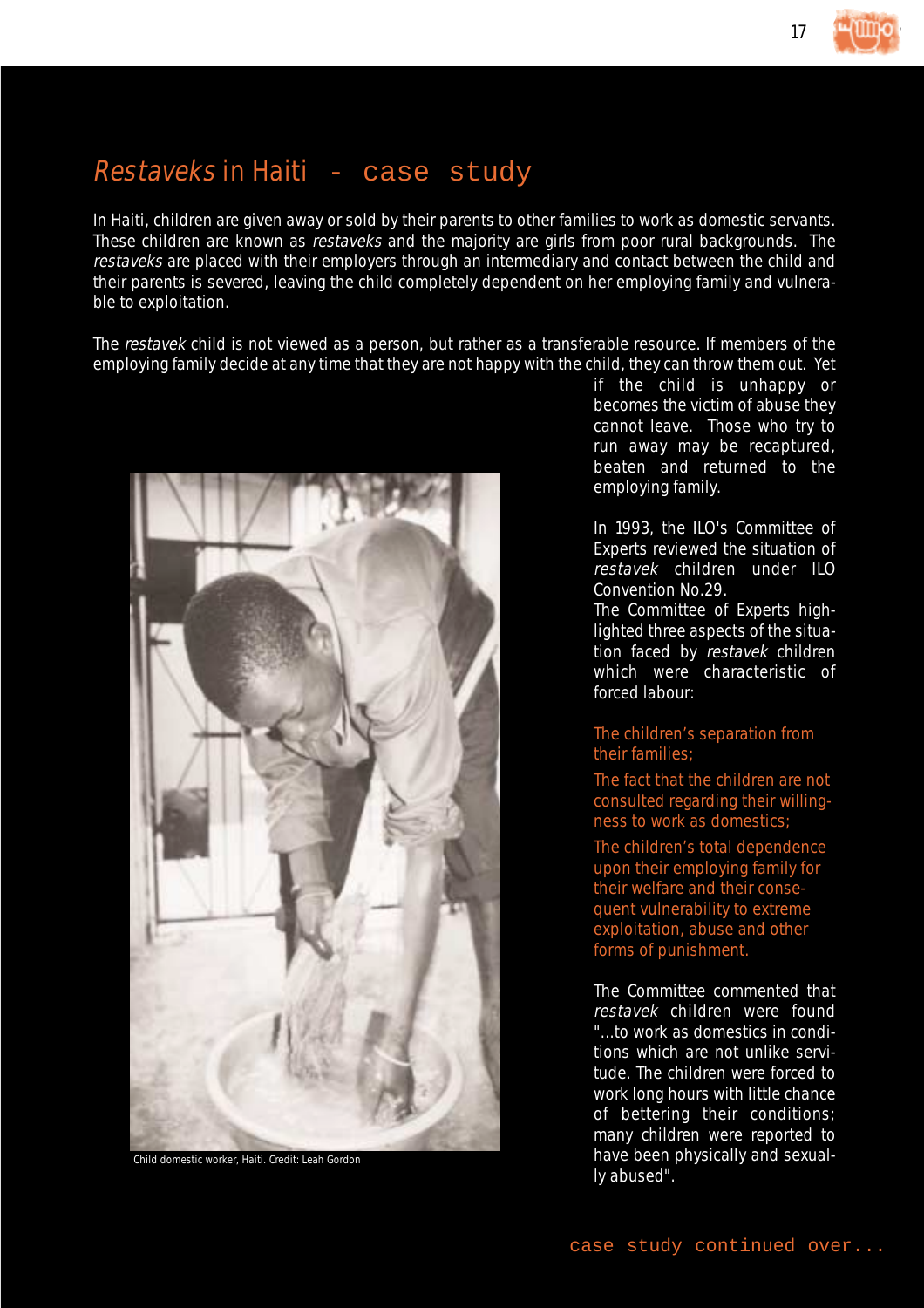

#### ...case study continued.

The Committee of Experts also noted that for many their only choice was to run away and that in many cases they ended up "preferring a life without shelter or food to a life of servitude and abuse. The practice of restavek was openly compared to slavery in Haiti". In 1999, ILO/IPEC estimated between 110,000 and 250,000 children work as restaveks in Haiti.

In recent years, the ILO has intensified its efforts to eradicate the use of forced child labour internationally. In 1992, the ILO set up the International Programme on the Elimination of Child Labour (IPEC) to assist countries in developing and implementing policies and programmes to eliminate child labour. IPEC made the elimination of forced child labour and child bonded labour one of its three priority areas.

In June 1998, the ILO's International Labour Conference adopted the Declaration on Fundamental Principles and Rights at Work, which made the effective abolition of child labour one of its four fundamental principles.

This means that all member states are required to promote the abolition of child labour even if they have not ratified the relevant "core" standard in relation to child labour. These standards are the ILO Minimum Age Convention (No.138) and the new ILO Convention on the Worst Forms of Child Labour (No.182) which was adopted in 1999.

The Worst Forms of Child Labour Convention calls on states to take immediate and urgent action to prohibit and eliminate the most abusive and hazardous forms of exploitation, now referred to as the "worst forms" of child labour. The definition of "the worst forms of child labour" is presented in Article 3 and includes:



Former Children Chanda. Credit: GUSCO

**(a) all forms of slavery or practices similar to slavery, such as the sale and trafficking of children, debt bondage and serfdom and forced or compulsory labour, including the forced or compulsory recruitment of children for use in armed conflict**

The accompanying recommendation proposes that governments establish programmes of action to identify the forms of child labour which require elimination and then to take the necessary measures to effectively abolish them.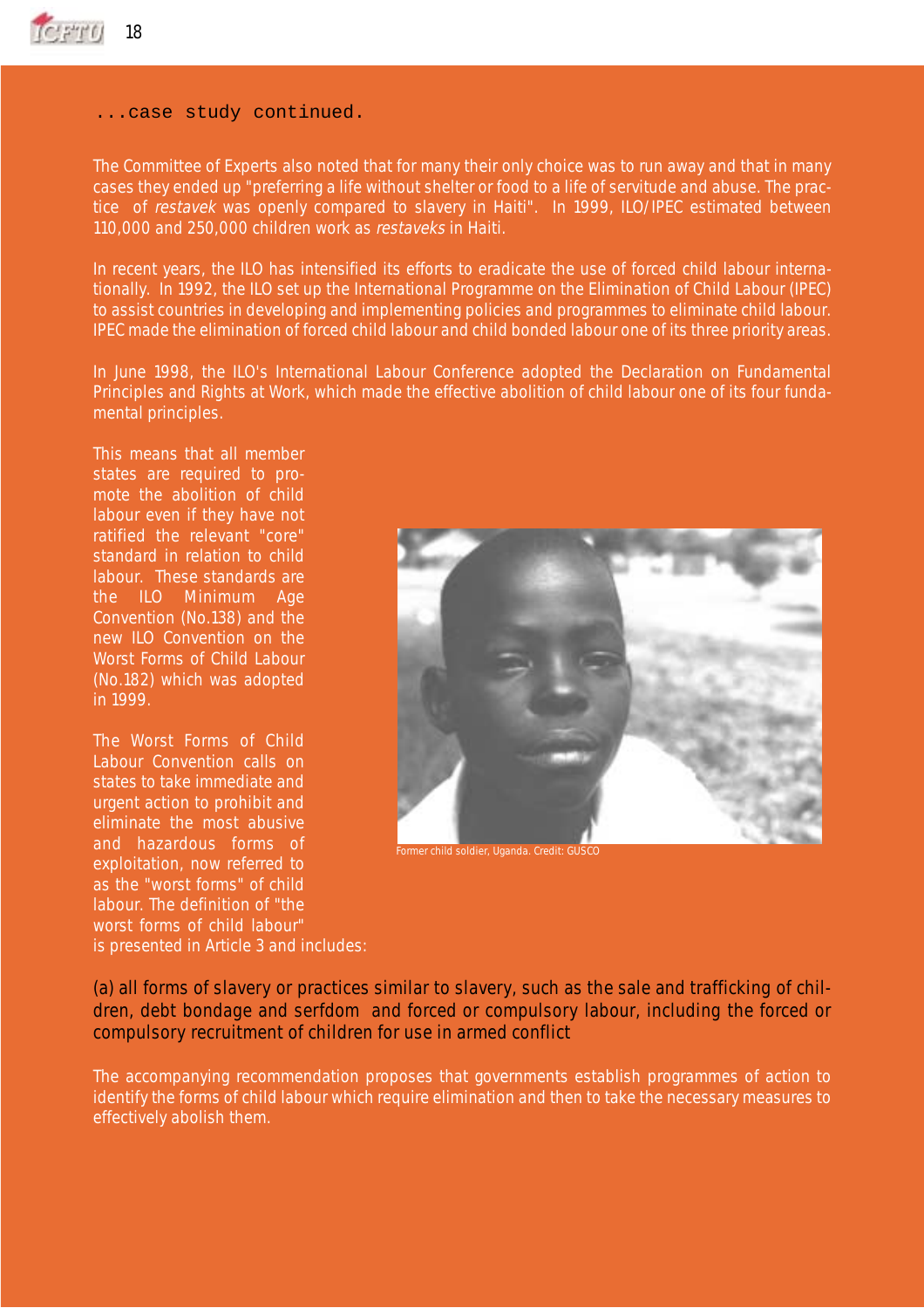**19**

# **Forced child labour in the United Arab Emirates (UAE)** - case study

**Very young children from the Indian sub-continent and various parts of Africa have been kidnapped or trafficked to the United Arab Emirates (UAE) to work as camel jockeys.**

**The fact that children are separated from their families, taken to a country where the people, culture and usually the language are completely unknown and left completely dependent on their employers for their very survival means that they are not in a position to stop working and are vulnerable to extreme exploitation and physical abuse.**

**Despite the fact that Article 20 of the UAE's 1980 labour legislation prohibits the employment of anyone under the age of 15, the UN Special Rapporteur on the sale of children noted in her 1999 report that little was being done to stop the use of underage children as camel jockeys. She found evidence that:**

**"…clearly indicates that the rules are being blatantly ignored. In February 1998, ten Bangladeshi boys, aged between five and eight, were rescued in India while being smuggled to become camel jockeys. The boys had been lured away from their poor families with the promise of high-paying jobs".** 

**During 1999 and 2000, a number of cases involving the trafficking or abuse of camel jockeys were reported. One involved a four-year-old camel jockey from Bangladesh who was found abandoned and close to death in the UAE desert. In a separate case another four-year-old from Bangladesh had his legs severely burnt by his employer as a punishment for "under performing".** 



Child camel jockey, UAE. Credit: Newsline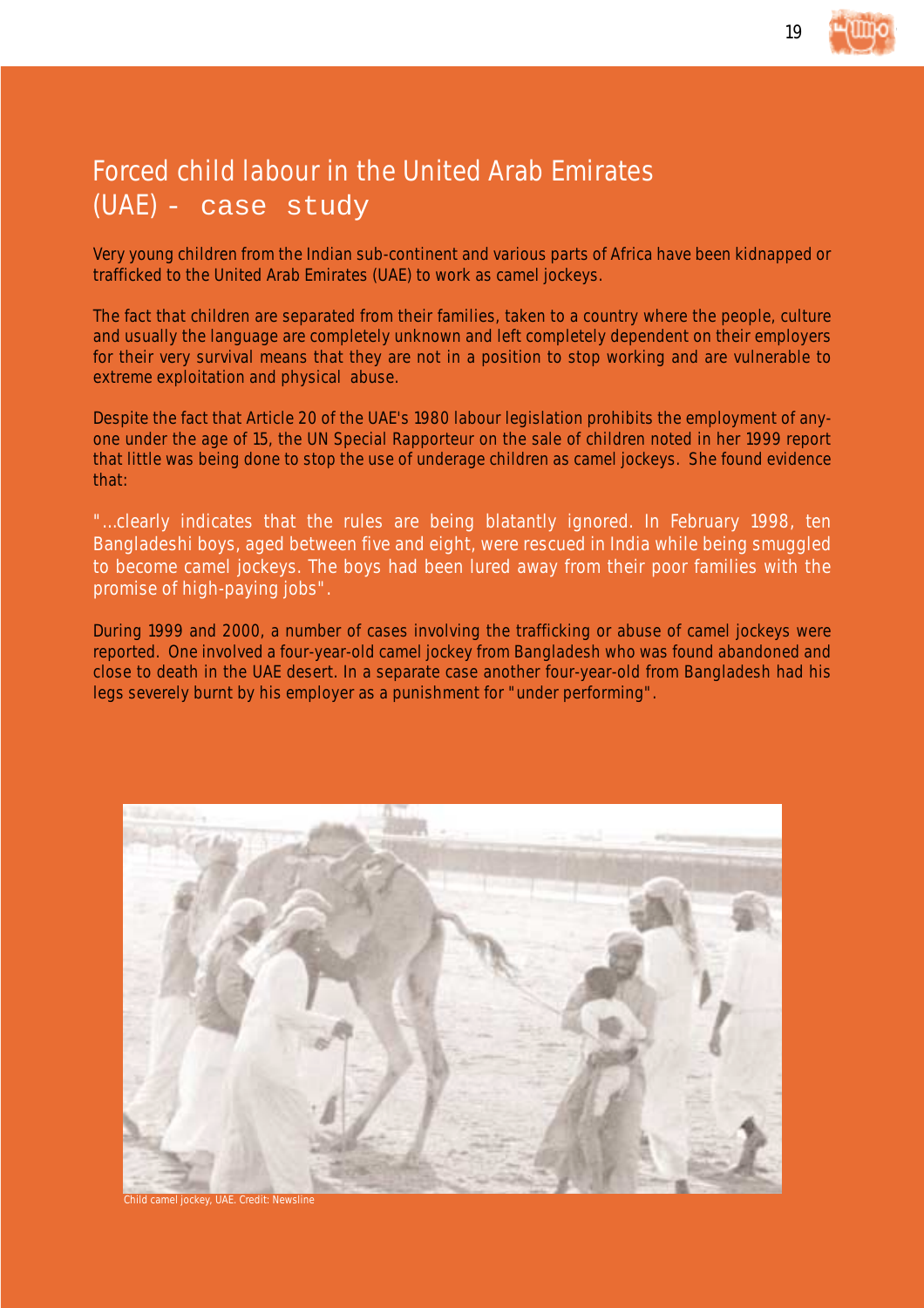

# **Conclusion - focusing on the elimination of forced labour**

In recent years the issue of forced labour has been given greater prominence on the international human

continues to occur throughout the world. It will also assess the effectiveness of the ILO's initiatives to combat forced labour and make recommendations on what its priorities should be in the next four years.

rights agenda. This is reflected in specific prohibitions on the use of forced labour in both the ILO Convention on the Worst Forms of Child Labour (No.182), 1999 and the United Nations Protocol to Prevent, Suppress and Punish Trafficking in Persons, especially Women and Children, 2000.

The ILO has also prioritised the elimination of forced labour through its 1998 Declaration on Fundamental Principles and Rights at Work. The Declaration says that all member states have an obligation to promote the principles in eight core ILO Conventions, which include the forced labour Conventions (Nos.29 and 105), regardless of whether they have ratified them or not.

The ILO has recently signalled its determination to see that the provisions on these Conventions are respected by taking unprecedented action against Burma for its failure to comply with ILO Convention No.29.

As part of the follow-up to the Declaration a global report is made each year to the ILO Conference giving an overall assessment of how the fundamental principles are being applied. In June 2001, the global report is scheduled to look at forced labour and examine the extent to which it

# **ILO action against forced labour in Burma**

case study

**As seen earlier, the Government of Burma has been repeatedly condemned by the ILO for its widespread and systematic use of forced labour (see pages 4 and 5). At the ILO Conference in June 2000, a resolution was passed which effectively called for sanctions to be imposed against Burma if the Government did not taken concrete steps to implement the ILO's recommendations by 30 November 2000.**

**Following an ILO technical assistance mission to Burma the ILO's Governing Body concluded in November 2000 that the ILO Commission of Inquiry's recommendations to stop the use of forced labour had not been implemented. This cleared the way for measures to be taken to compel Burma to meet its obligations under ILO Convention No.29.** 

**Acting on that decision, the ILO Director General contacted international organisations and requested them to stop any co-operation with Burma and cease any activities which could directly or indirectly support the practice of forced labour. All ILO constituents - which includes governments, trade unions and employers' organisation - were also urged to review their relations with Burma and take measures to ensure that Burma could not take advantage of these relations to perpetuate the use of forced labour.** 

**This action is unprecedented for the ILO and indicates that the institution and its constituent members are serious in their commitment to trying to tackle forced labour.**

The global report provides a real opportunity to focus attention on forced labour internationally and to put pressure on governments to implement the report's recommendations and take the necessary action to eradicate forced labour. The global report for 2002 will focus on the elimination of child labour and therefore also allows follow-up on forced labour issues.

ILO Convention No.29 on forced labour was adopted over 70 years ago and has been ratified by 155 out of the 175 ILO member states. <sup>9</sup> Yet, as this booklet has shown, millions of people continue to be subjected to various forms of forced labour in countries all over the world.

This booklet is in no way an exhaustive account of all the forced labour that takes place globally. Nor does it cover all the international laws and human rights monitoring mechanisms which can be used to try to combat forced labour. However, we hope that this booklet will provide a useful introduction and reference point for those who are seeking the effective elimination of forced labour in their own countries and around the world.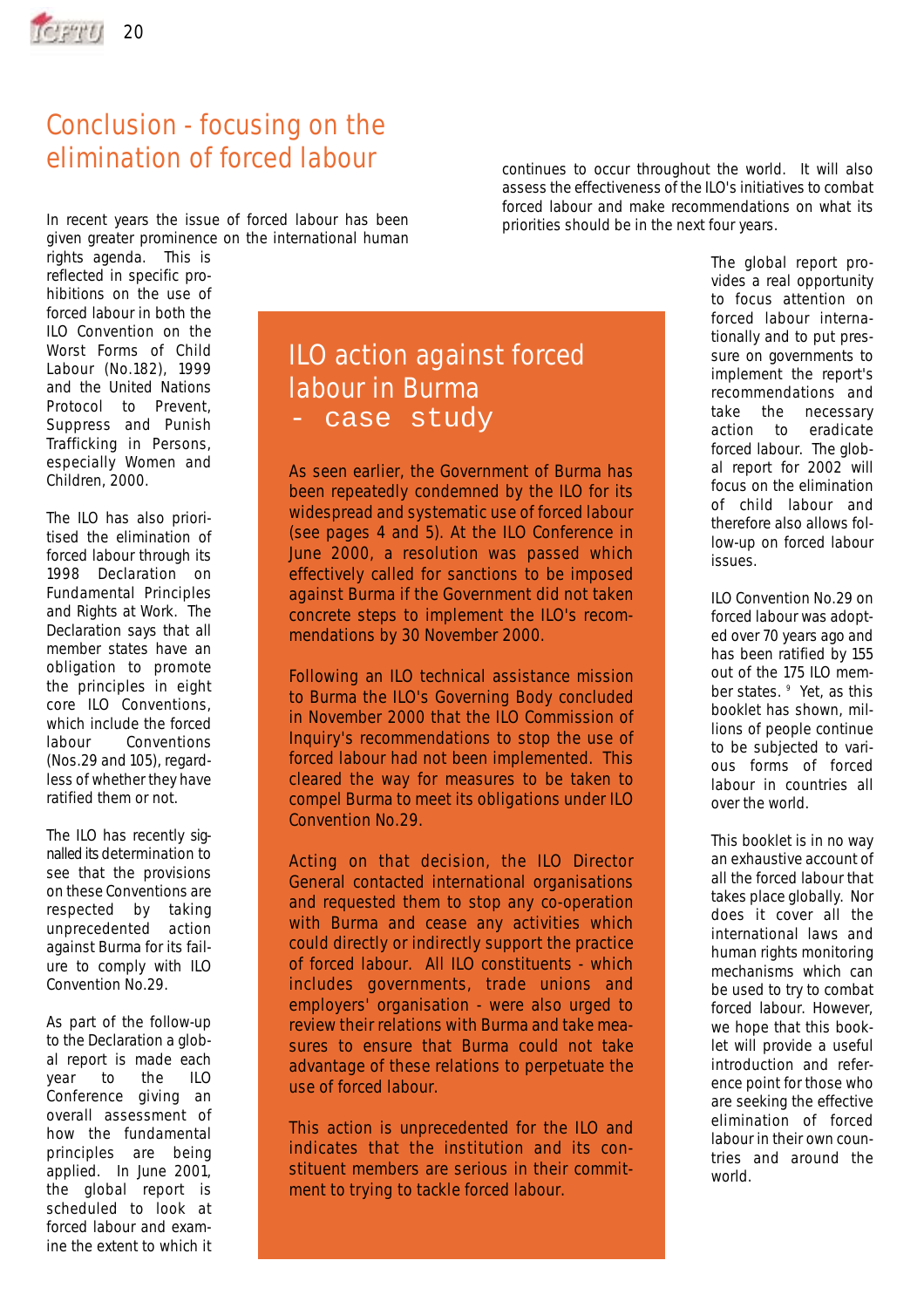# **footnotes**

#### **footnote number page number <sup>1</sup>** The Standard Minimum Rules for the Treatment of Prisoners adopted in 1955 by the first UN Congress **2** on the Prevention of Crime and the Treatment of Prisoners stated that detainees who have not been tried cannot be forced to work but should be offered the possibility of doing so. In either case the prisoners should be paid equitable remuneration for the work done. **<sup>2</sup>**Abolition of Forced Labour, General Survey by the Committee of Experts, ILO, Geneva, 1979, para. 36-37. **2 <sup>3</sup>** 1979 General Survey on the Abolition of Forced Labour, para.37 . **2 <sup>4</sup>**The representation procedure allows reports to be submitted to the ILO which allege that a **4** member country has failed to implement an ILO Convention. These allegations are thoroughly examined by a specially-appointed, tri-partite committee which submits its conclusions and recommendation to the ILO Governing Body for adoption. **<sup>5</sup>** The Report of the Commission of Inquiry, Forced labour in Burma, International Labour Office, Geneva, **5** 2 July 1998, page 158. See also page 20 for recent ILO action to follow up on the Commission's report and recommendations. **<sup>6</sup>** The exception to this relates to prison labour. The Civil and Political Covenant states that forced labour **5** does not include any work or service by a person who is being detained, without having been brought to trial or convicted, if that person is detained in accordance with a lawful order of a court. Similarly, it excludes work by a person during conditional release from detention ordered by a court, for example, pending trial. In contrast, ILO Convention No.29 only allows the authorities to oblige a detainee to work if they have been convicted. **<sup>7</sup>** Some of these measures are also required by ILO Convention No.95 concerning the Protection of Wages **6** (1949). Article 12 of Convention No.95 also prohibits methods of payment that deprive workers of the genuine possibility of terminating their employment. **<sup>8</sup>**Letter to H.E. Mr Kurt Juul, Ambassador for the European Union to Pakistan from Mr Youseaf Kamal **9** of the Government of Pakistan's Labour, Manpower and Overseas Pakistanis Division. **<sup>9</sup>** At the time of writing this report, the countries which had not ratified Convention No.29 included **20** Afghanistan, Bolivia, Canada, China, Korea, Latvia, Mozambique, Nepal and the United States.

#### **for further information contact...**

If you would like to find out how to get involved in campaigns against forced labour or would like more information on the issues raised in this booklet please visit the following websites:

#### **www.antislavery.org**

(English only)

**www.ICFTU.org** (French & Spanish available)

International Labour Organisation: **www.ilo.org**  (French & Spanish available)

Solidar:

**www.solidar.org** (French, Spanish, German & Italian available)

#### Werkstatt Okönomie: **www.woek.de** (German only)

#### **for related publications...**

**(in English unless otherwise specified)**

#### **Disposable People: New Slavery in the Global Economy**  by Prof Kevin Bales 1999 *Price: £9.50*

**Debt Bondage** by Anti-Slavery 1998 *Price: £4.50*

**Do you know about the Worst Forms of Child Labour?** Brochure explaining the new ILO Convention on the worst forms of child labour (also printed in French and Spanish) by Anti-Slavery 2001 *Price: no charge for single requests, a charge will be made for bulk orders.*

**ILO Monitoring Mechanisms and how they can be used to Protect Minority Rights**  MRG and Anti-Slavery 2001

#### **...to purchase contact:**

**b.smaga@antislavery or, order online at www.antislavery.org**

**Trade Union World** A monthly ICFTU magazine looking at trade union news in it's global context (also printed in French and Spanish)

**For subscriptions contact...** 

**internetpo@ICFTU.org**